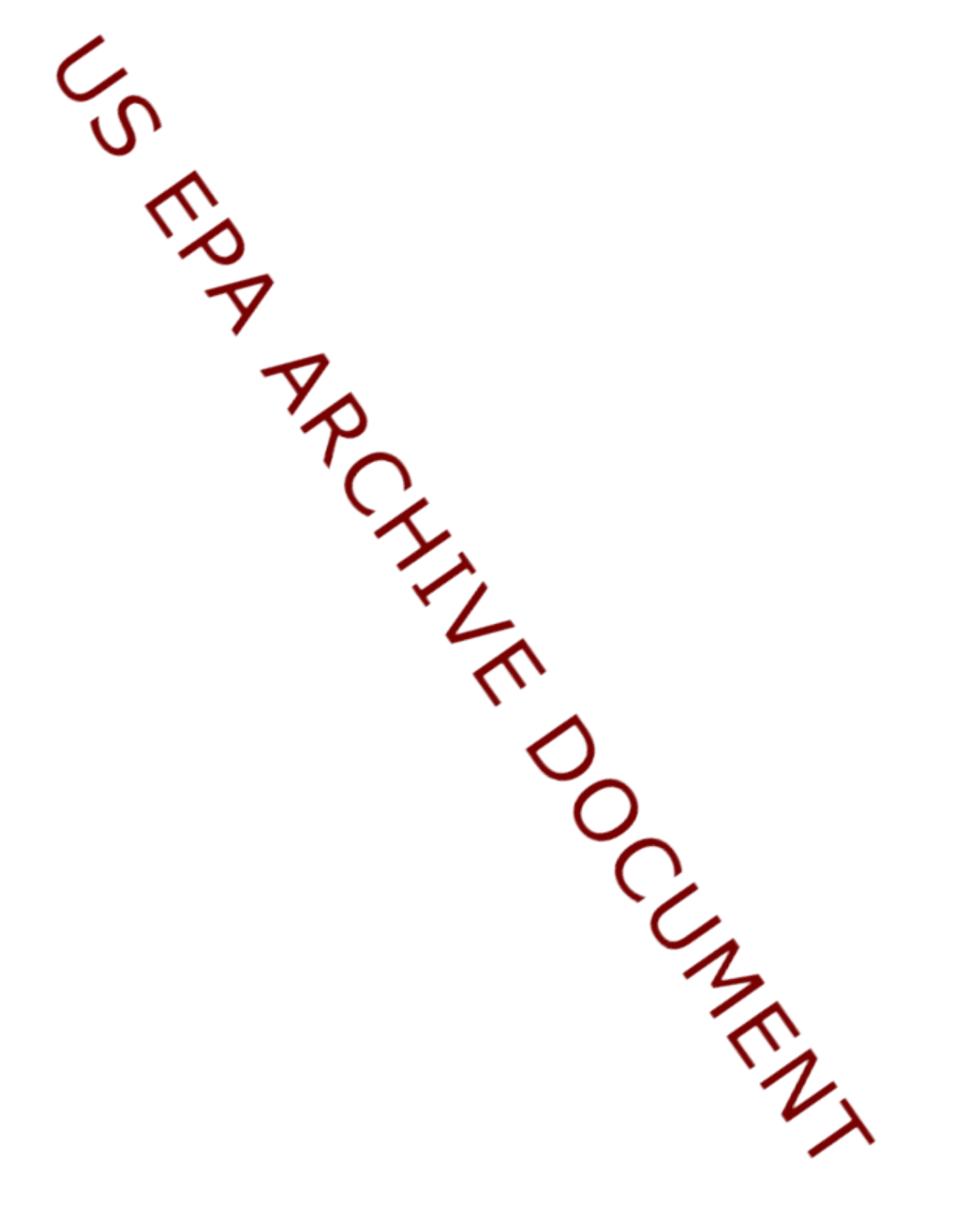

# **Environmental Technology Verification Program**  Advanced Monitoring Systems Center

# Test/QA Plan for Verification of Chemiluminescent Ozone Analyzer

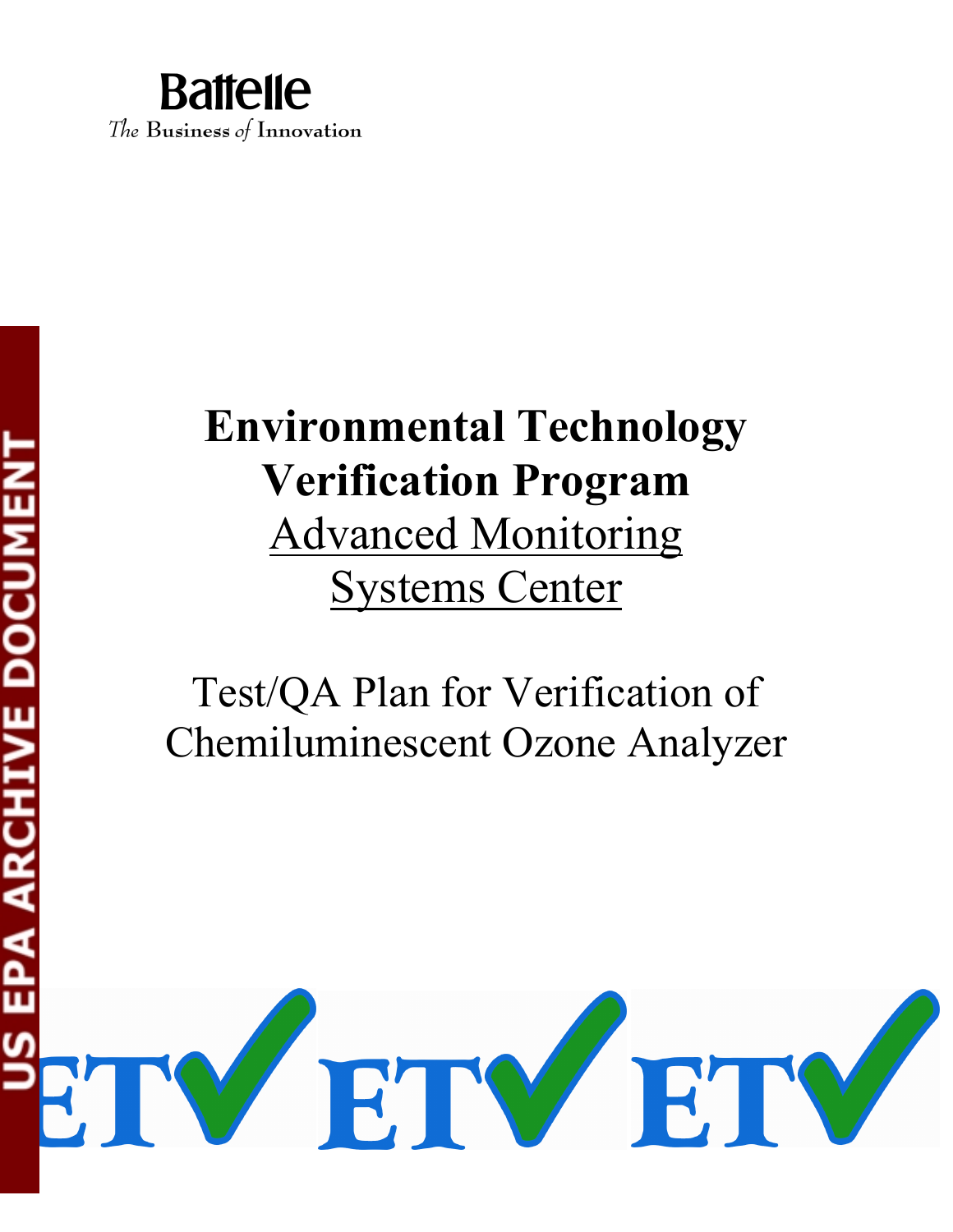## **TEST/QA PLAN**

**for** 

## **Verification of Chemiluminescent Ozone Analyzer**

**June 6, 2007** 

**Prepared by** 

**Battelle 505 King Avenue Columbus, OH 43201-2693**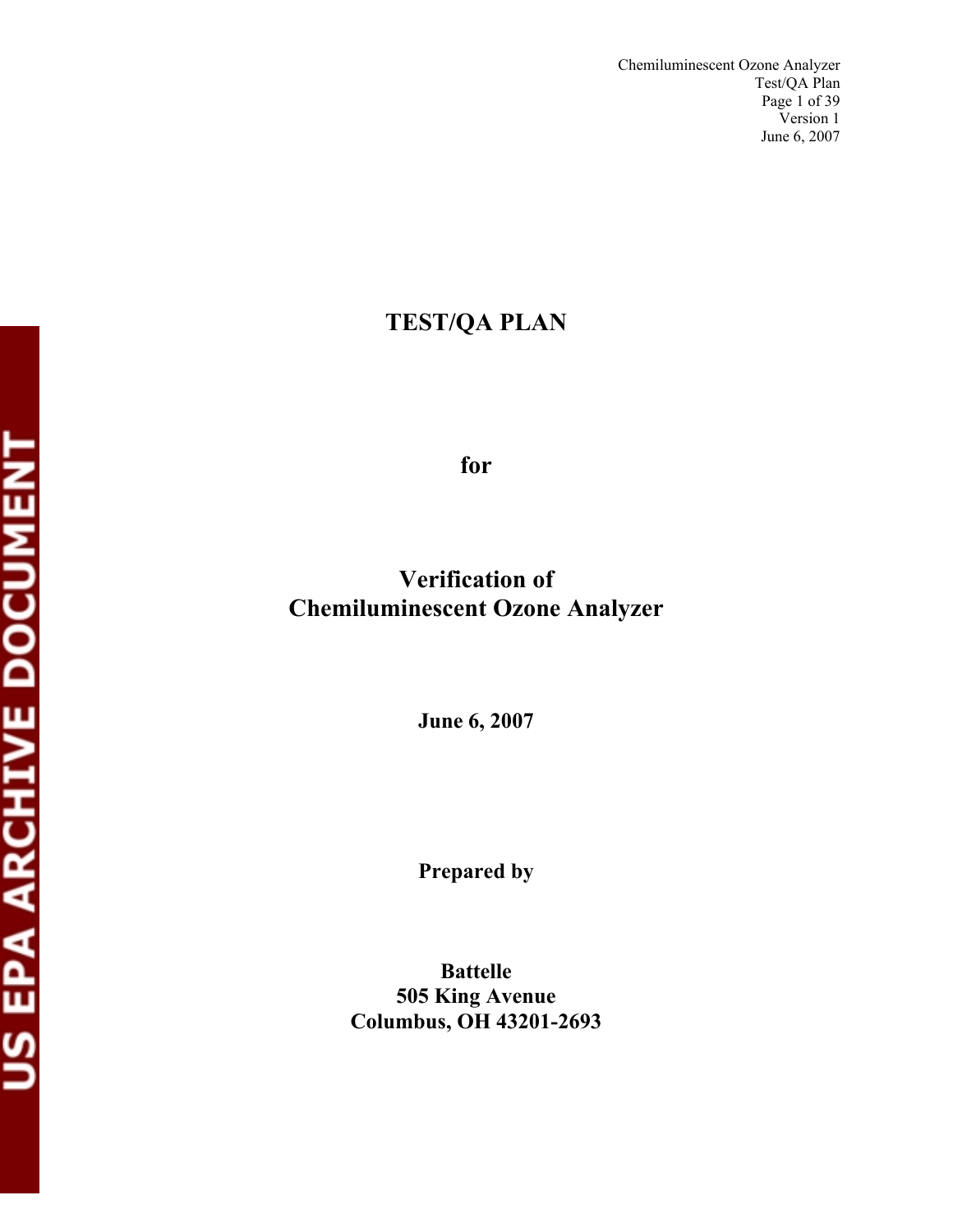## **TABLE OF CONTENTS**

| Section        | Page |
|----------------|------|
|                |      |
| A <sub>1</sub> |      |
| A <sub>2</sub> |      |
| A <sub>3</sub> |      |
| A <sub>4</sub> |      |
| A <sub>5</sub> |      |
| A6             |      |
|                |      |
| B <sub>1</sub> |      |
| B <sub>2</sub> |      |
| B <sub>3</sub> |      |
| B <sub>4</sub> |      |
| B <sub>5</sub> |      |
| <b>B6</b>      |      |
| B7             |      |
| B <sub>8</sub> |      |
| <b>B9</b>      |      |
| <b>B10</b>     |      |
|                |      |
| C <sub>1</sub> |      |
| C <sub>2</sub> |      |
|                |      |
| D <sub>1</sub> |      |
| D2             |      |
|                |      |
|                |      |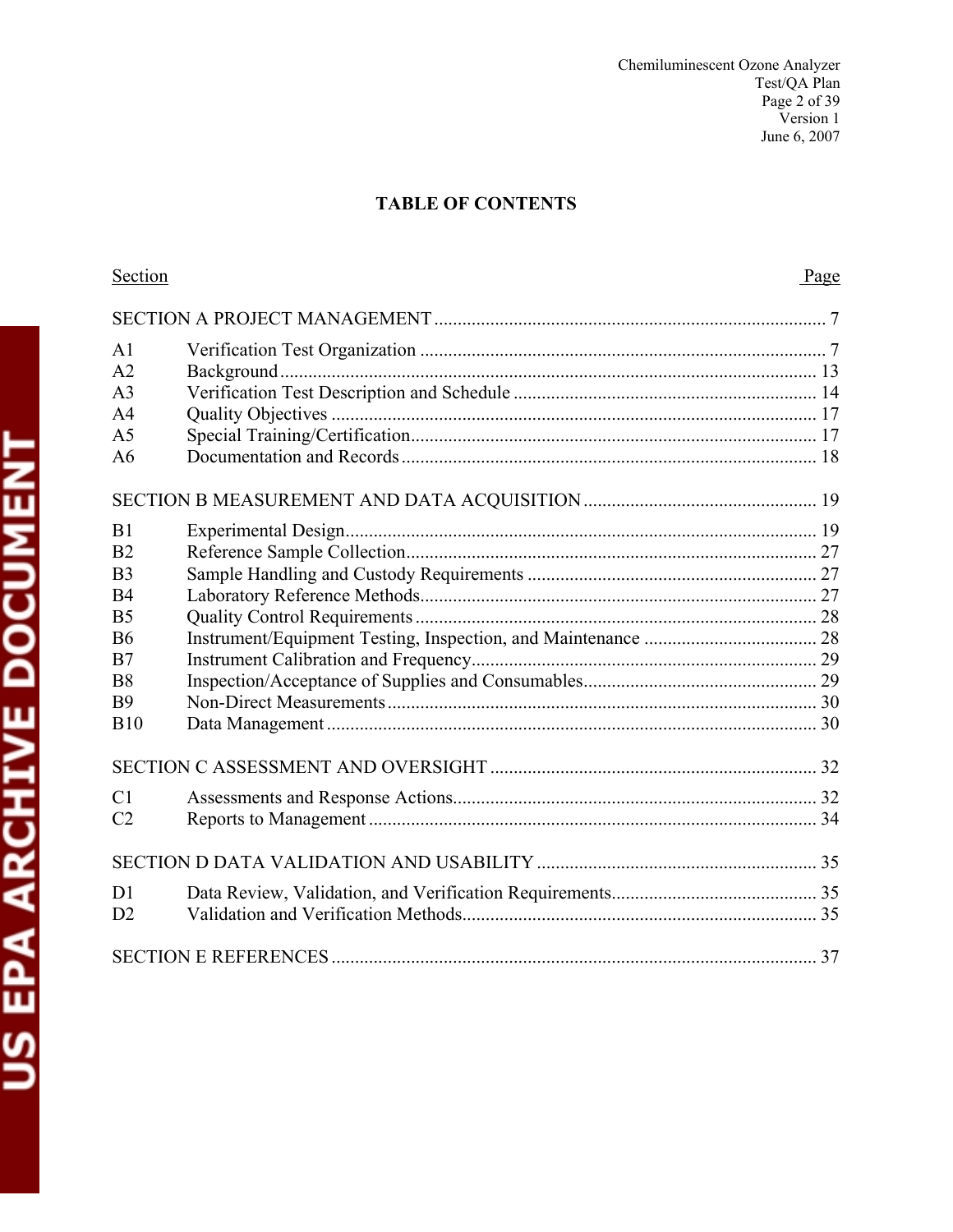| List of Figures | Page |
|-----------------|------|
|                 |      |
| List of Tables  |      |
|                 |      |
|                 |      |
|                 |      |
|                 |      |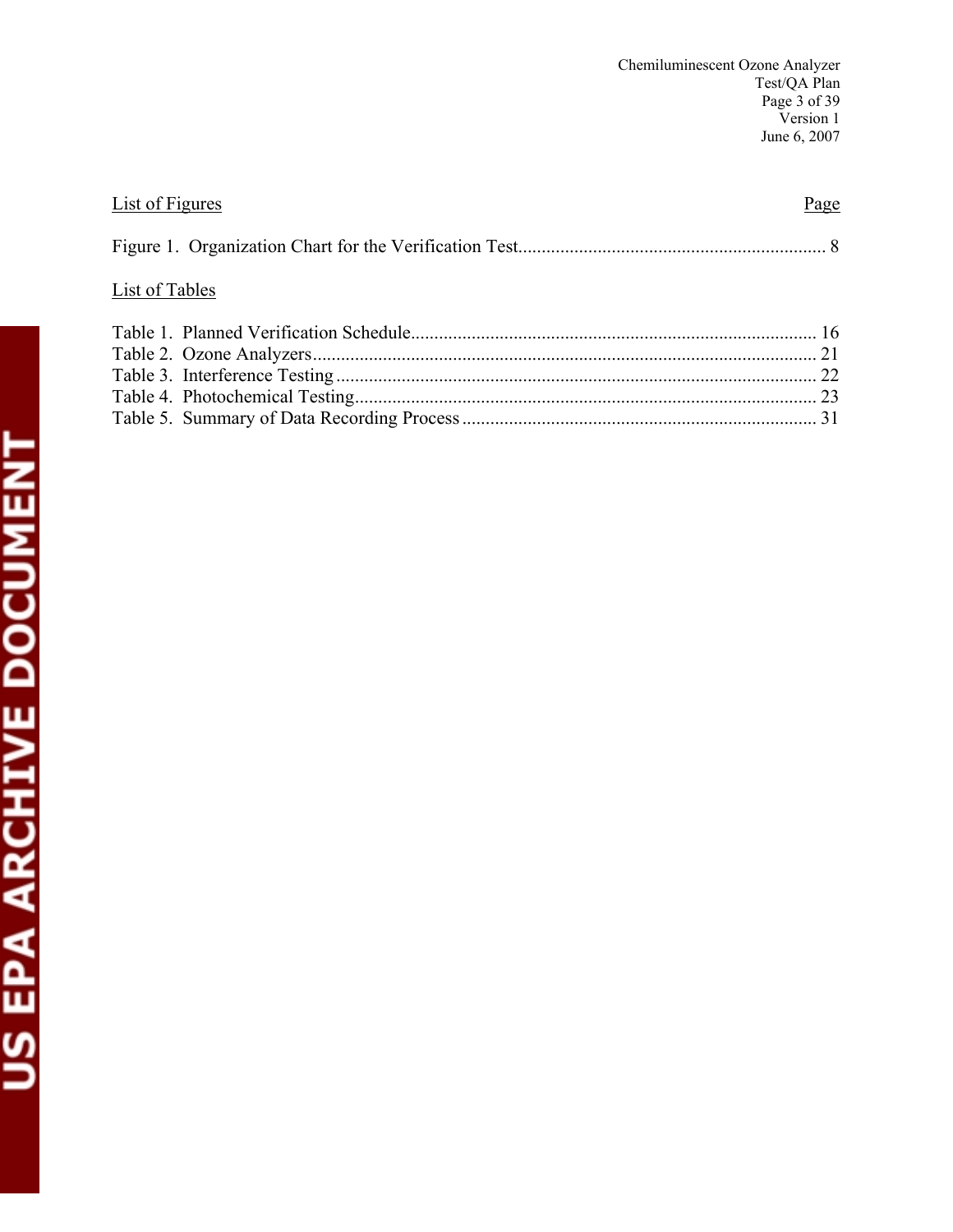Chemiluminescent Ozone Analyzer Test/QA Plan Page 4 of 39 Version 1 June 6, 2007

## **ACRONYMS AND ABBREVIATIONS**

| <b>API</b>     | American Petroleum Institute                 |
|----------------|----------------------------------------------|
| <b>AMS</b>     | <b>Advanced Monitoring Systems</b>           |
| $r^2$          | Coefficient of determination                 |
| <b>COA</b>     | Chemiluminescent ozone analyzer              |
| <b>EPA</b>     | U.S. Environmental Protection Agency         |
| <b>ETV</b>     | <b>Environmental Technology Verification</b> |
| <b>FEM</b>     | Federal equivalent method                    |
| GC             | Gas chromatograph                            |
| <b>LRB</b>     | Laboratory record book                       |
| <b>MSD</b>     | Mass selective detector                      |
| m <sup>3</sup> | Meters cubed                                 |
| mg             | Milligrams                                   |
| ppb            | Parts per billion                            |
| $\%R$          | percent recovery                             |
| PE             | Performance evaluation                       |
| QA             | Quality assurance                            |
| QC             | Quality control                              |
| QMP            | Quality management plan                      |
| <b>RH</b>      | Relative humidity                            |
| <b>TSA</b>     | Technical systems audit                      |
| T              | Temperature                                  |
| UV             | Ultraviolet                                  |
| <b>VOC</b>     | Volatile organic compounds                   |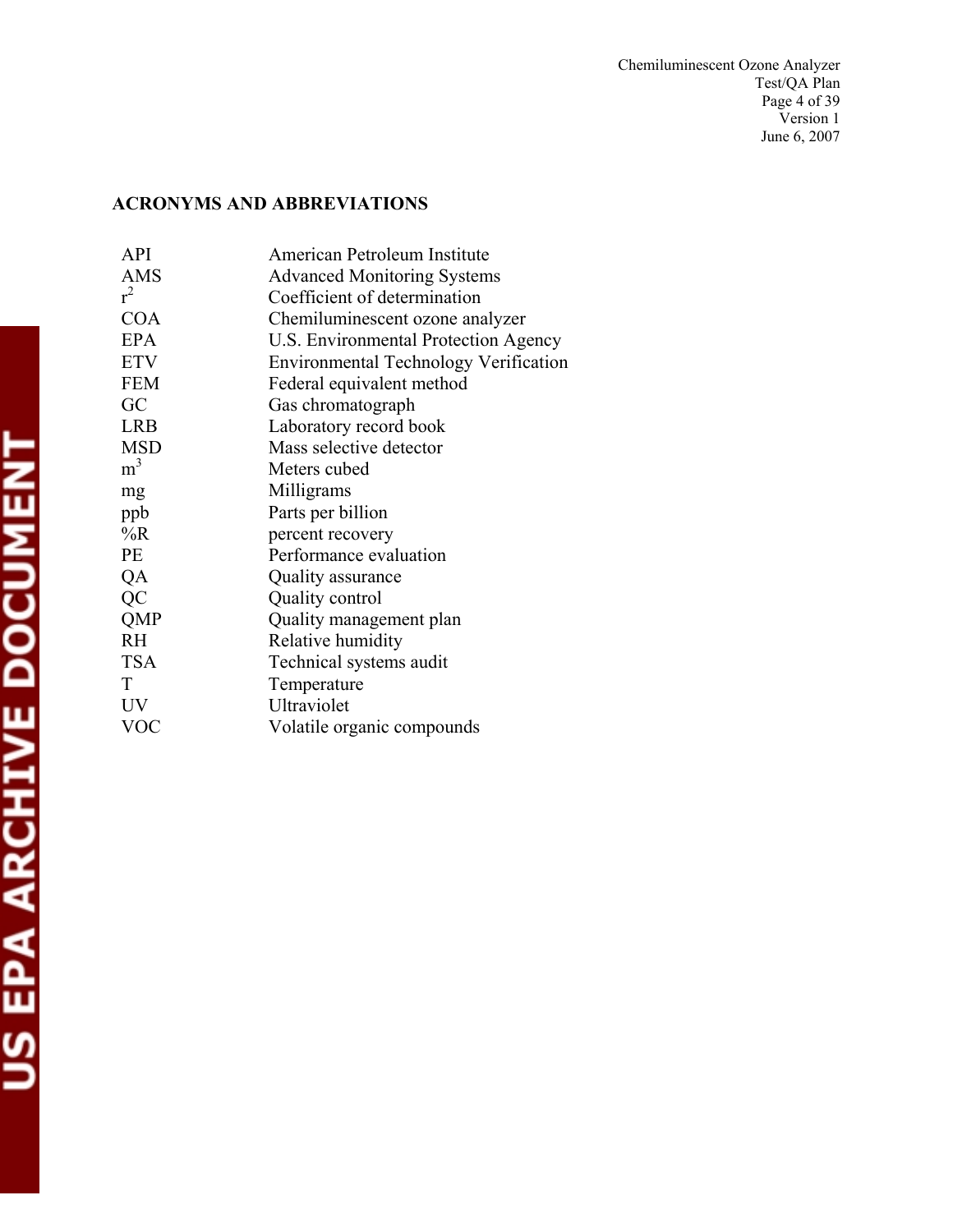## **ETV Advanced Monitoring Systems Center**

**Test/QA Plan** 

**for** 

**Verification of Chemiluminescent Ozone Analyzer** 

**June 6, 2007** 

## **VENDOR ACCEPTANCE:**

Name \_\_\_\_\_\_\_\_\_\_\_\_\_\_\_\_\_\_\_\_\_\_\_\_\_\_\_\_\_\_\_\_\_\_

Company \_\_\_\_\_\_\_\_\_\_\_\_\_\_\_\_\_\_\_\_\_\_\_\_\_\_\_\_\_\_\_

Date \_\_\_\_\_\_\_\_\_\_\_\_\_\_\_\_\_\_\_\_\_\_\_\_\_\_\_\_\_\_\_\_\_\_\_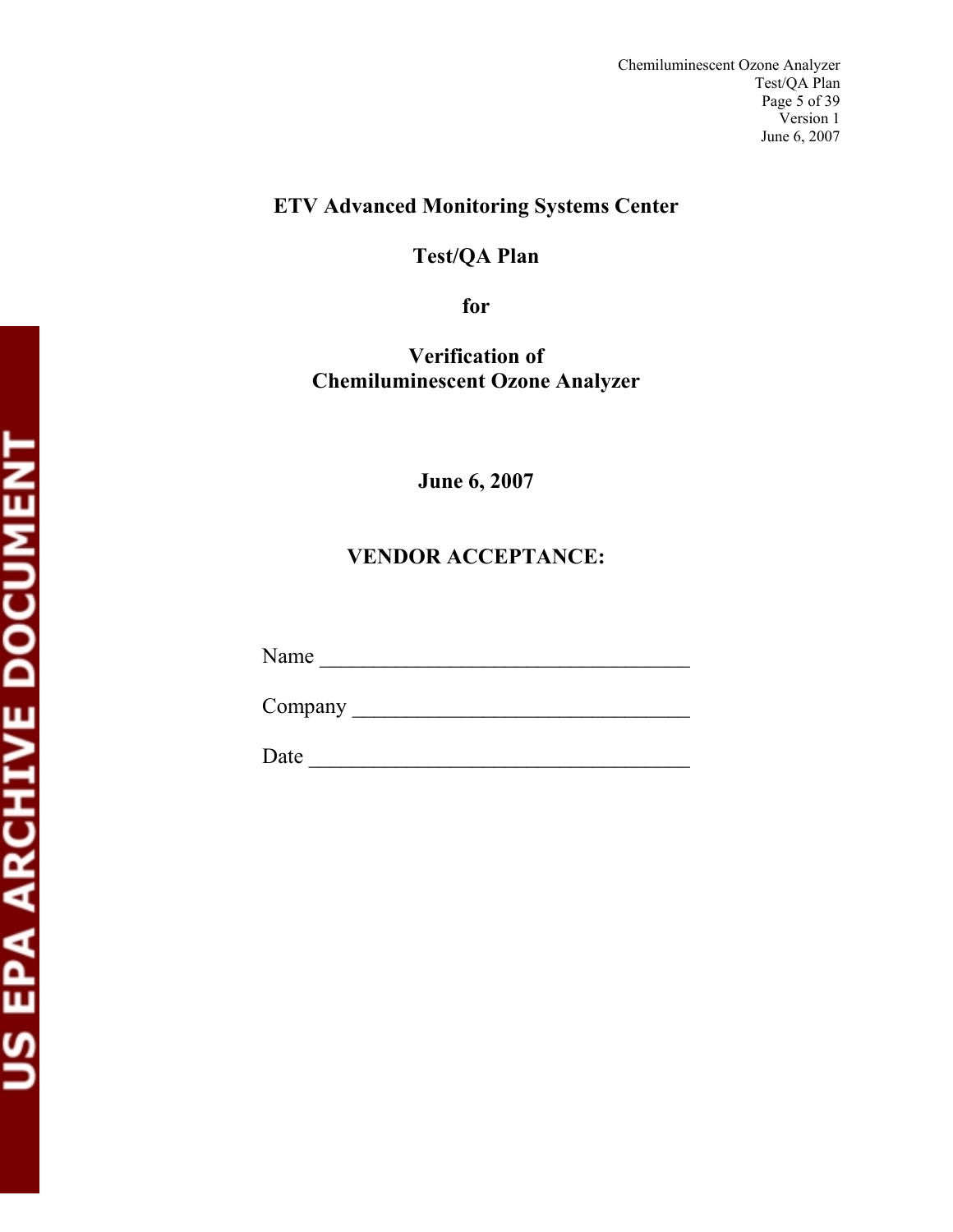#### **DISTRIBUTION LIST**

Elizabeth A. Betz<br>  $H_S$  Environmental Protection Agency<br>
OPTEC Inc. U.S. Environmental Protection Agency-1985 West Henderson Road<br>HEASD 1985 West Henderson Road<br>National European Because Lebentery<br>National European Because Lebentery National Exposure Research Laboratory<br>E205-01 EPA Mailroom Columbus, OH 43220 Research Triangle Park, NC 27711 Dennis Mikel

U.S. Environmental Protection Agency-<br>HEASD<br>End and Protection Agency-<br>EASD HEASD<br>
National Exposure Research Laboratory<br>
D205-05 EPA Mailroom Research Triangle Park, NC 27711 Research Triangle Park, NC 27711 Rudy Eden

Thomas Kelly<br>
Patricia Holowecky<br>
21965 E Patricia Holowecky 21865 E. Copley Drive<br>
21865 E. Copley Drive 21865 E. Copley Drive<br>
Zachary Willenberg 21865 Diamond Bar, CA 91765

Robert Fuerst<br>
U.S. Environmental Protection Agency<br>
Office of Air Quality Planning and

Amy Dindal Laboratory Services and Source Testing<br>South Coast Air Quality Management

Battelle Will Ollison<br>505 King Ave. American Petroleum Institute<br>Columbus, OH 43201 1220 L Street Washington, D.C. 2005-4070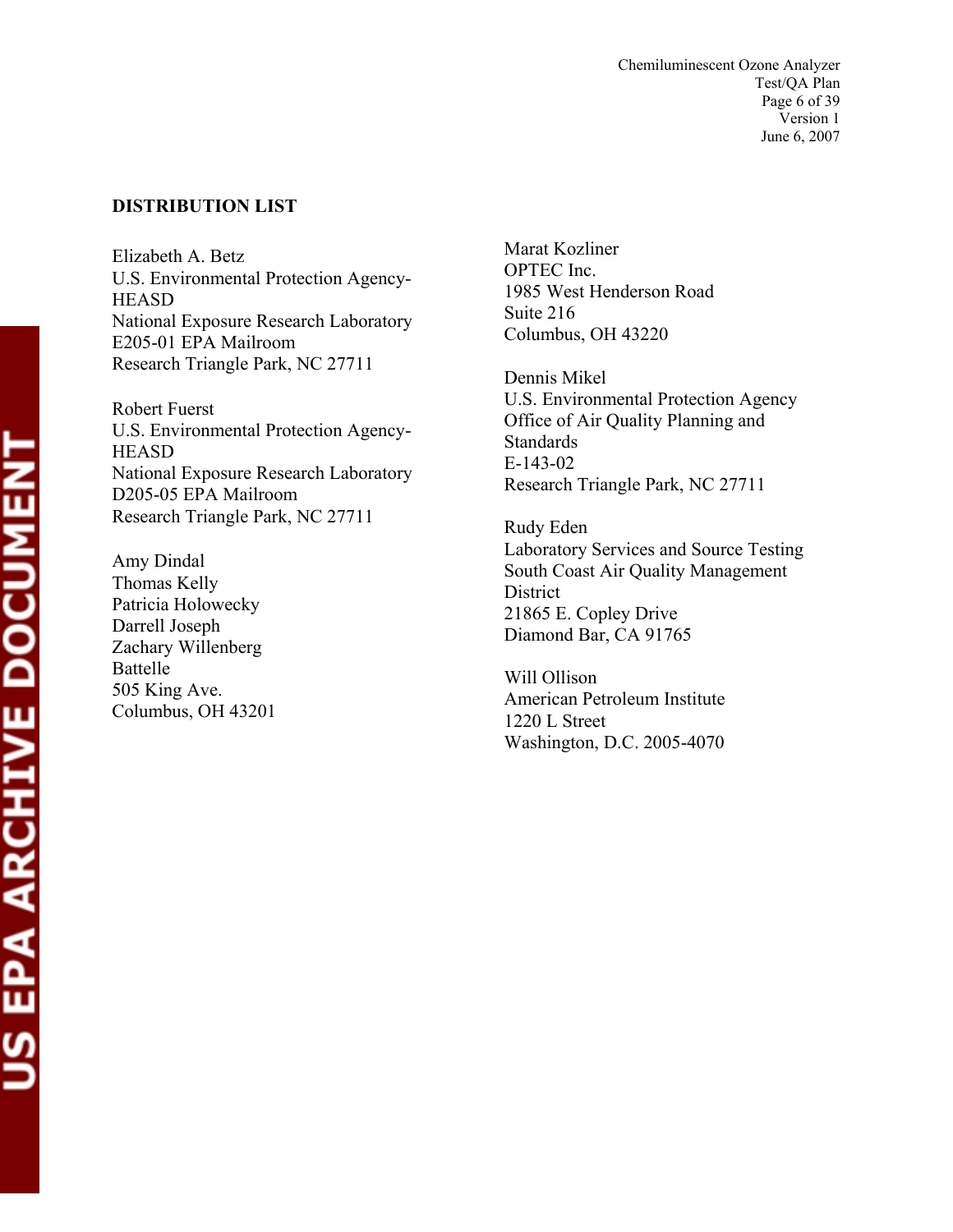## **SECTION A PROJECT MANAGEMENT**

#### <span id="page-8-0"></span>**A1 VERIFICATION TEST ORGANIZATION**

The verification test will be conducted under the auspices of the U.S. Environmental Protection Agency (EPA) through the Environmental Technology Verification (ETV) Program. It will be performed by Battelle, which is managing the ETV Advanced Monitoring Systems (AMS) Center through a cooperative agreement with EPA. The scope of the AMS Center covers verification of monitoring technologies for contaminants and natural species in air, water, and soil. The performance of the COA will be judged against a Federal Equivalent Method (FEM) ultraviolet (UV) continuous monitor for ozone. Specifically, the FEM used for this test will be method EQOA-0880-047.

The day to day operations of this verification test will be coordinated and supervised by Battelle personnel, with the participation of the vendor who will be having the performance of their COA verified. Testing will be conducted at Battelle in Columbus, Ohio. The vendor will provide Battelle with their COA and will train the Battelle staff in the operation of the COA. Battelle staff will operate the technology during verification testing.

The organization chart in Figure 1 identifies the responsibilities of the organizations and individuals associated with the verification test. Roles and responsibilities are defined further below. Quality Assurance (QA) oversight will be provided by the Battelle Quality Manager and also by the EPA AMS Center Quality Manager, at her discretion. The organization chart in Figure 1 identifies the responsibilities of the organizations and individuals primarily associated with the verification test. Roles and responsibilities are defined further below.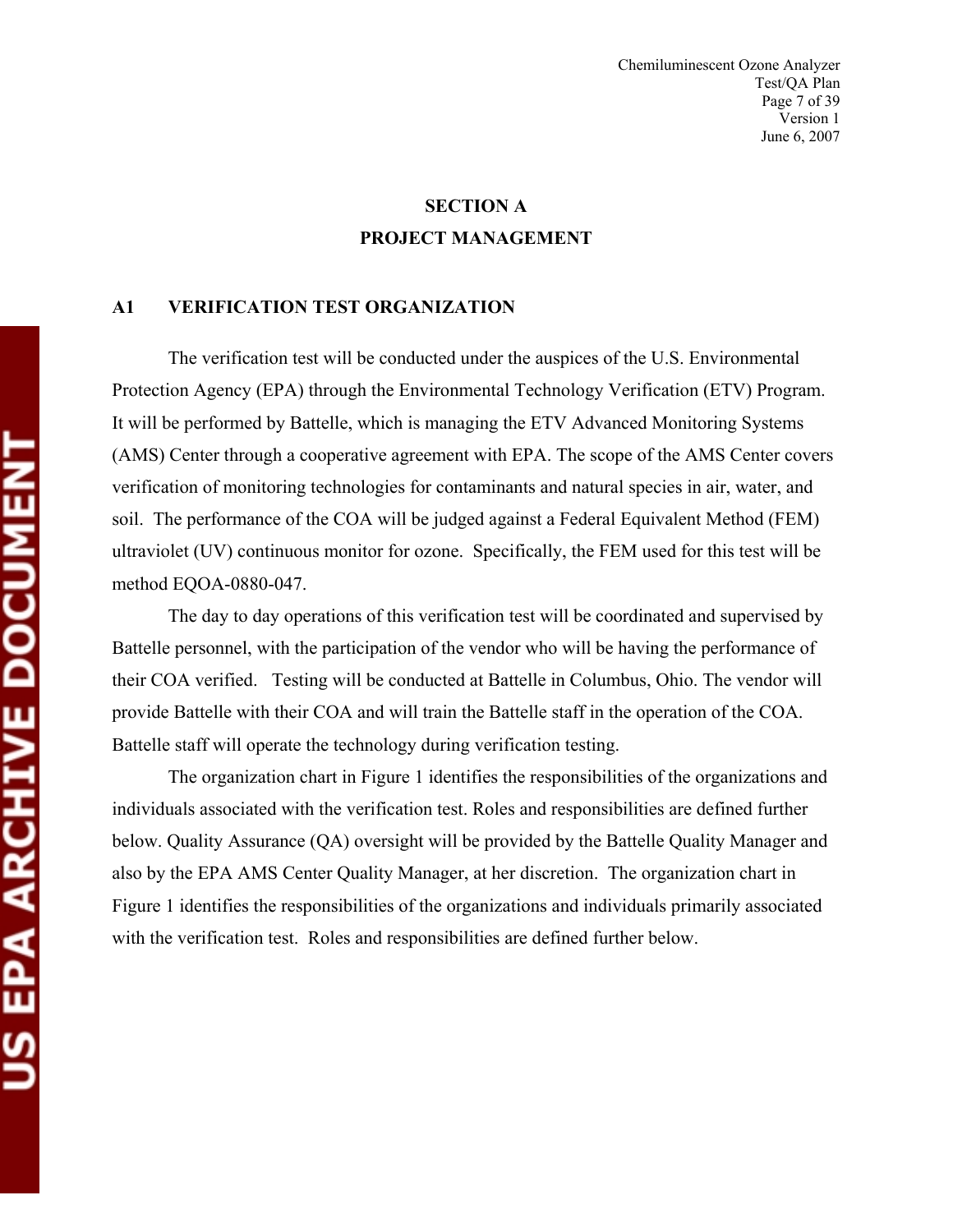<span id="page-9-0"></span>

**Figure 1. Organization Chart for the Verification Test**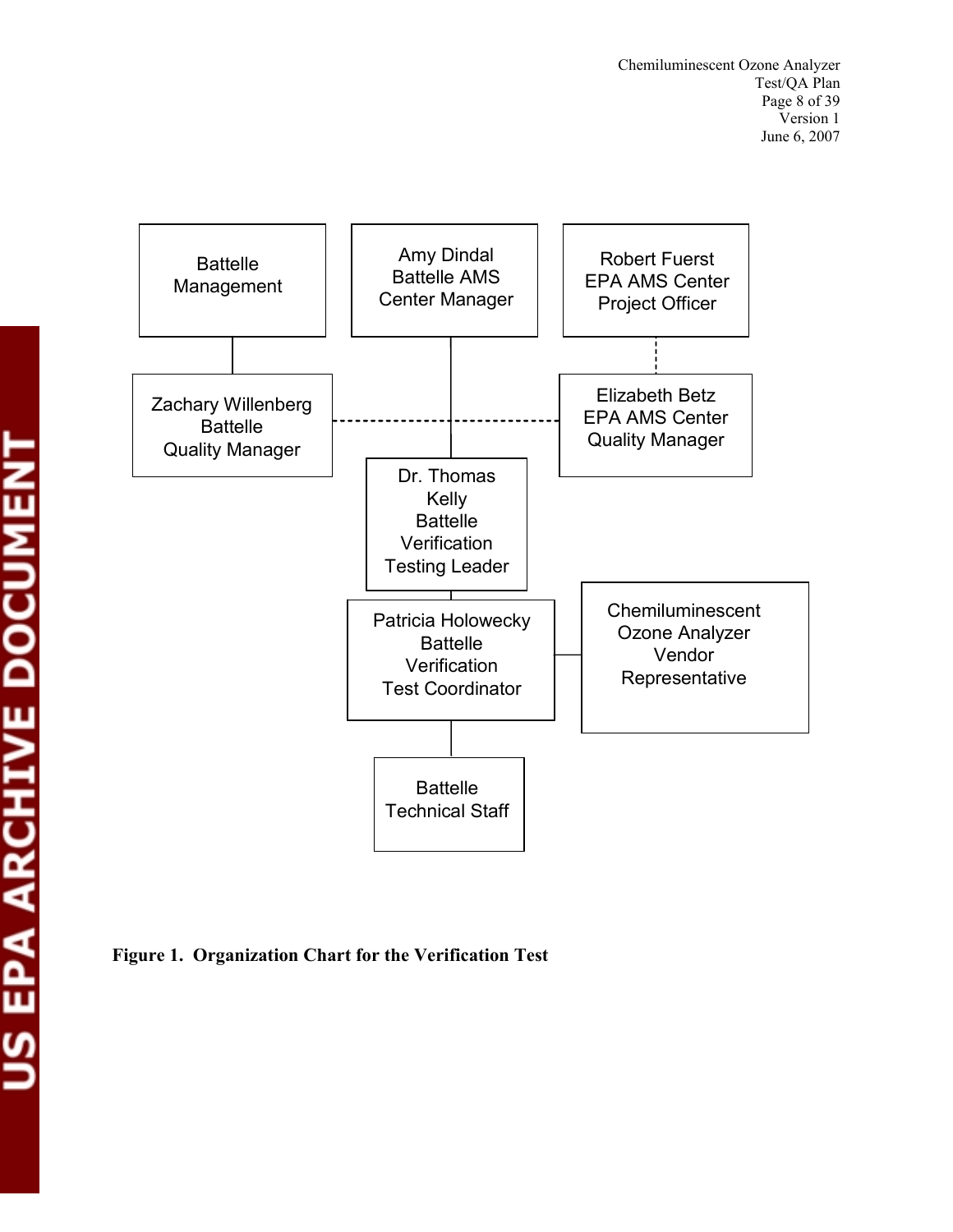#### **A1.1 Battelle**

Ms. Patricia Holowecky is the AMS Center's Verification Test Coordinator for this test. In this role, Ms. Holowecky will have overall responsibility for ensuring that the technical, schedule, and cost goals established for the verification test are met. Specifically, Ms. Holowecky will:

- Prepare the draft test/QA plan, verification reports, and verification statements.
- Revise the draft test/QA plan, verification reports, and verification statements in response to reviewers' comments.
- Assemble a team of qualified technical staff to conduct the verification test.
- Establish a budget for the verification test and manage staff to ensure the budget is not exceeded.
- Direct the team in performing the verification test in accordance with this test/QA plan.
- Hold a kick-off meeting approximately one week prior to the start of the verification test to review the critical logistical, technical, and administrative aspects of the verification test. Responsibility for each aspect of the verification test will be confirmed.
- Ensure that all quality procedures specified in this test/QA plan and in the AMS Center Quality Management Plan1 (QMP) are followed.
- Serve as the primary point of contact for vendor representatives.
- Ensure that confidentiality of sensitive vendor information is maintained.
- Assist vendors as needed during verification testing.
- Become familiar with the operation and maintenance of the COA through instruction by the vendor, if needed.
- Respond to any issues raised in assessment reports, audits, or from test staff observations, and institute corrective action as necessary.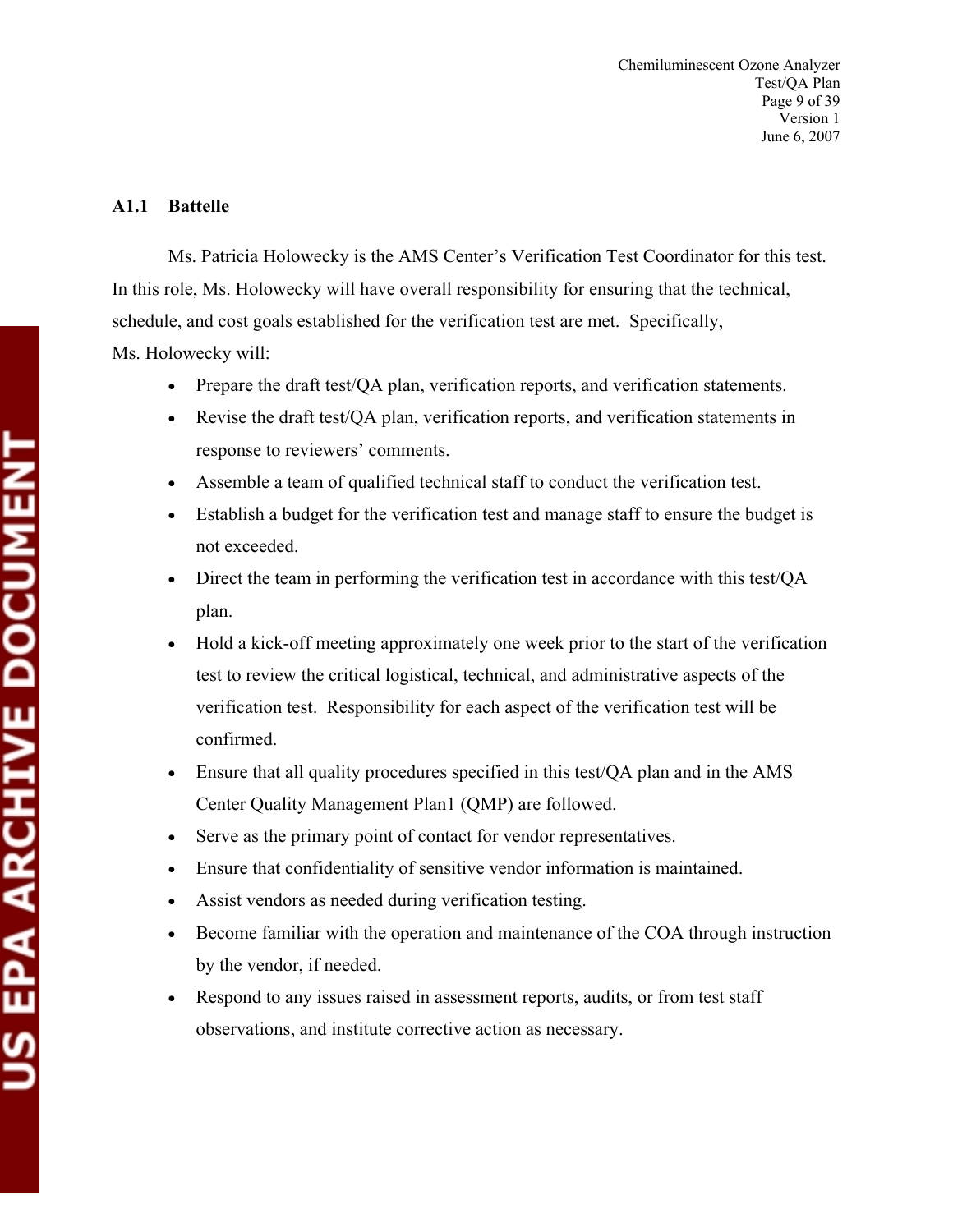• Coordinate distribution of the final test/QA plan, verification reports, and verification statements.

Dr. Thomas Kelly will serve as Verification Testing Leader. Dr. Kelly will:

- Support Ms. Holowecky in preparing the test/QA plan and designing the test.
- Review the draft and final test/QA plan.
- Attend the verification test kick-off meeting.
- Ensure that confidentiality of sensitive vendor information is maintained.
- Support Ms. Holowecky in responding to any issues raised in assessment reports and audits.
- Review the draft and final verification reports and verification statements.

Ms. Amy Dindal is Battelle's Manager for the AMS Center. As such, Ms. Dindal will oversee the various stages of verification testing. Ms. Dindal will:

- Review the draft and final test/QA plan.
- Attend the verification test kick-off meeting.
- Review the draft and final verification reports and verification statements.
- Ensure that necessary Battelle resources, including staff and facilities, are committed to the verification test.
- Maintain communication with EPA's technical and quality managers.
- Issue a stop work order if Battelle or EPA QA staff discover adverse findings that will compromise test results.

Technical staff from Battelle will support Ms. Holowecky in planning and conducting the verification test. The responsibilities of the technical staff will be to:

• Assist in planning for the test, and making arrangements for the receipt of and training on the COA.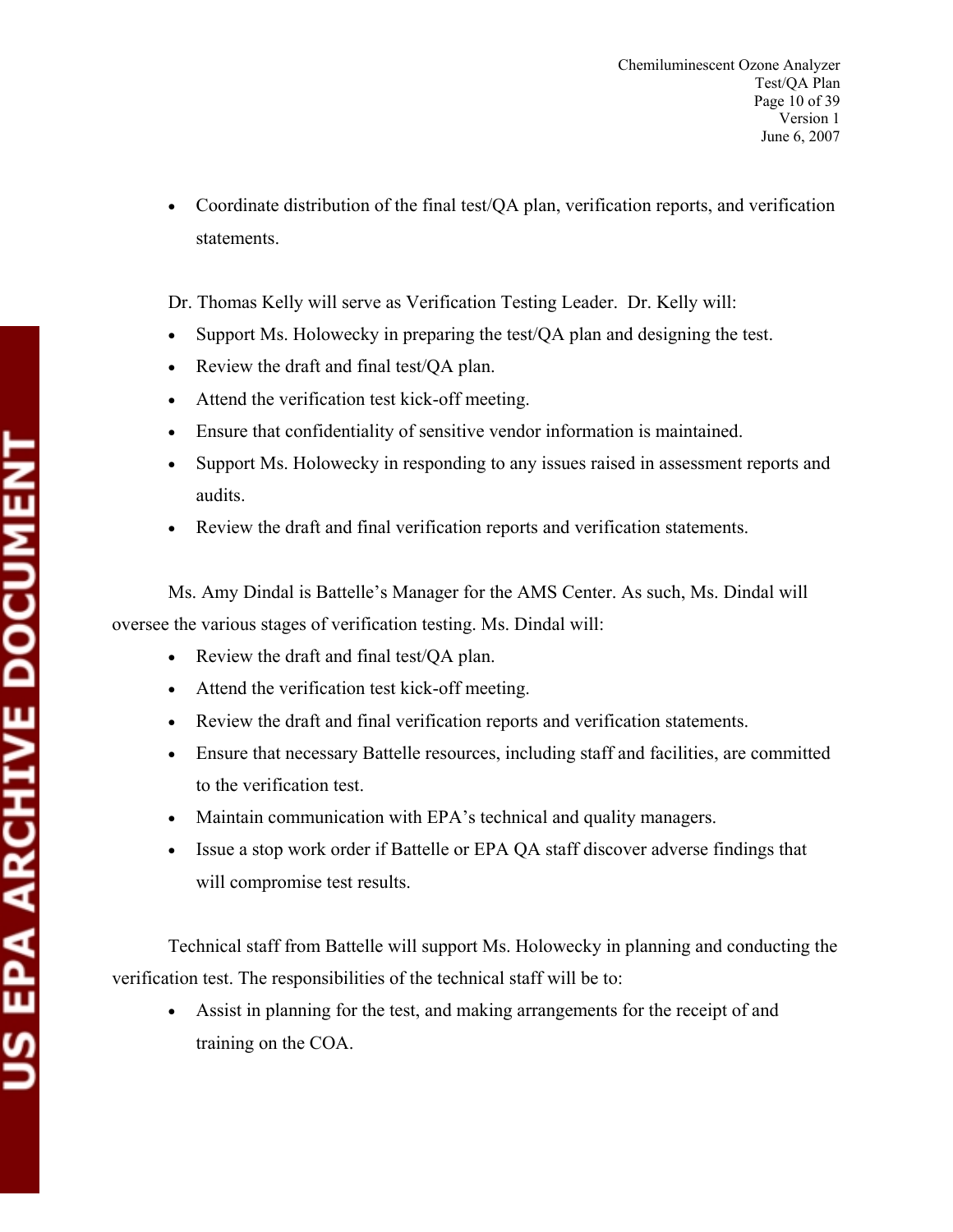- Attend the verification test kick-off meeting.
- Assist vendor staff as needed during technology receipt and training.
- Conduct verification testing using the vendor's COA technology.
- Conduct reference measurements during the testing.
- Perform statistical calculations specified in this test/QA plan on the technology data as needed.
- Provide results of statistical calculations and associated discussion for the verification reports as needed.
- Support Ms. Holowecky in responding to any issues raised in assessment reports and audits related to statistics and data reduction as needed.

Mr. Zachary Willenberg is Battelle's Quality Manager for the AMS Center.

Mr. Willenberg will:

- Review the draft and final test/QA plan.
- Attend the verification test kick-off meeting.
- Conduct a technical systems audit at least once during the verification test, or designate other QA staff to conduct the audit.
- Audit at least 10% of the verification data or designate other QA staff to conduct the data audit.
- Prepare and distribute an assessment report for each audit.
- Verify implementation of any necessary corrective action.
- Request that Battelle's AMS Center Manager issue a stop work order if audits indicate that data quality is being compromised.
- Provide a summary of the QA/quality control (QC) activities and results for the verification reports.
- Review the draft and final verification reports and verification statements.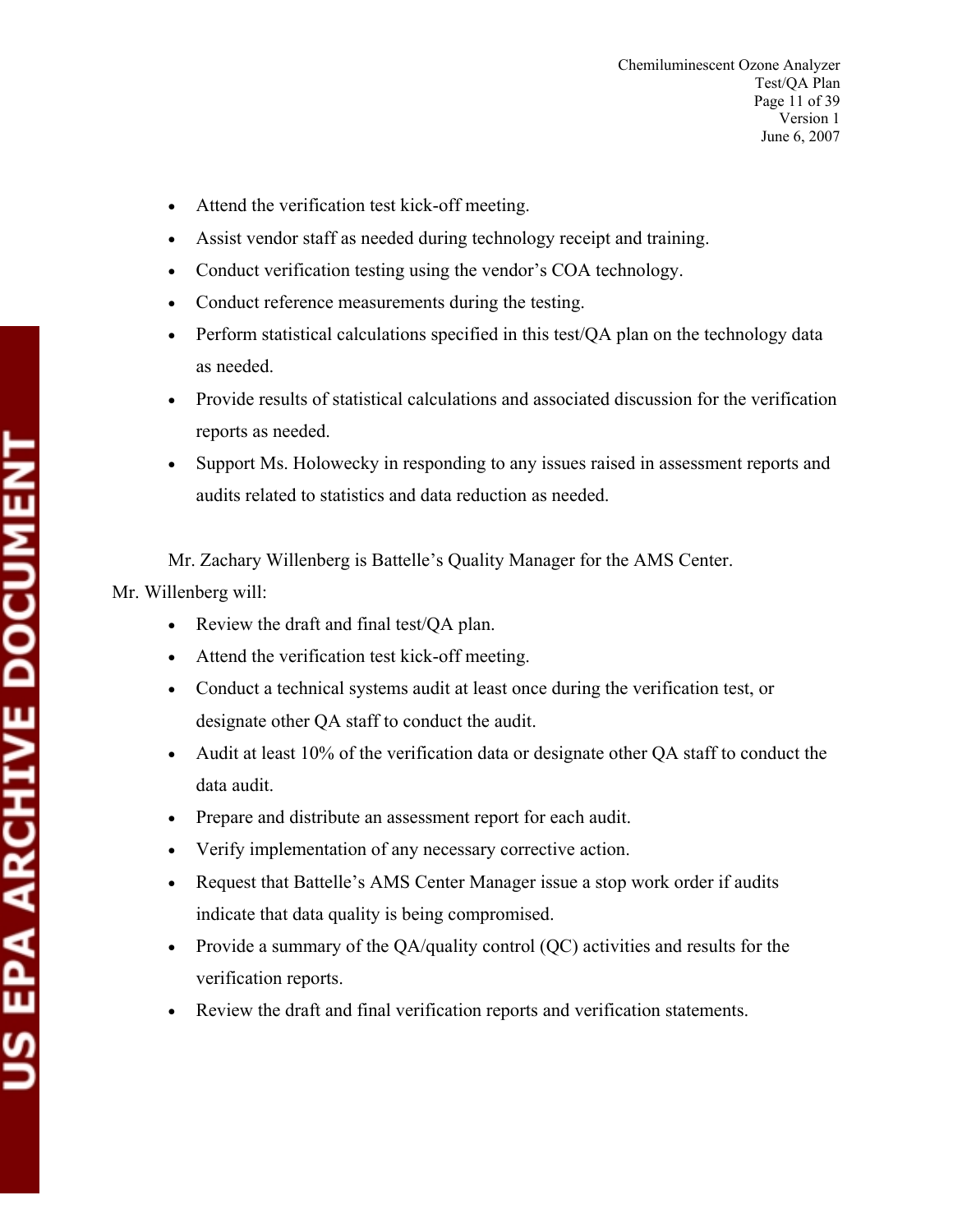#### **A1.2 COA Vendor**

The responsibilities of the COA vendor are as follows:

- Review and provide comments on the draft test/QA plan.
- Accept (by signature of a company representative) the final test/QA plan prior to test initiation.
- Provide two units of their technology for evaluation during the verification test.
- Provide all other equipment/supplies/reagents/consumables needed to operate their technology for the duration of the verification test.
- Supply training on the use of the technology, and provide written consent and instructions for test staff to carry out verification testing, including written instructions for routine operation of their technology.
- Provide maintenance and repair support for their technology, on-site if necessary, throughout the duration of the verification test.
- Review and provide comments on the draft verification report and statement for their respective technology.

## **A1.3 EPA**

EPA's responsibilities in the AMS Center are based on the requirements stated in the "Environmental Technology Verification Program Quality Management Plan" (EPA ETV  $QMP$ ).<sup>2</sup> The roles of specific EPA staff are as follows:

Ms. Elizabeth Betz is EPA's AMS Center Quality Manager. For the verification test, Ms. Betz will:

- Review the draft test/QA plan.
- Perform at her option one external technical systems audit during the verification test.
- Notify the EPA AMS Center Project Officer of the need for a stop work order if the external audit indicates that data quality is being compromised.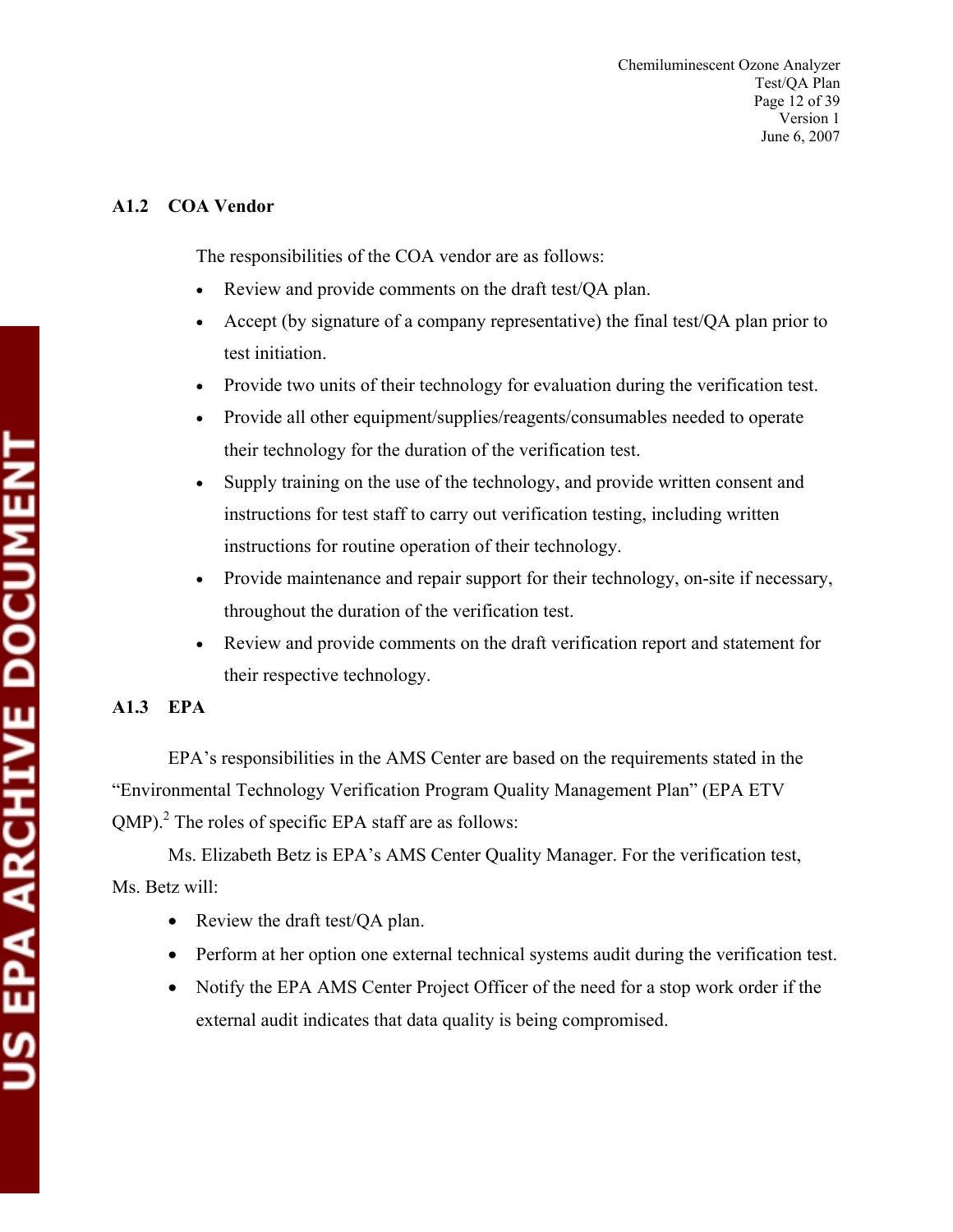- <span id="page-14-0"></span>• Prepare and distribute an assessment report summarizing results of the external audit.
- Review the draft verification reports and verification statements.

Mr. Robert Fuerst is EPA's Project Officer for the AMS Center. Mr. Fuerst will:

- Review the draft test/QA plan.
- Approve the final test/QA plan.
- Review the draft verification reports and verification statements.
- Oversee the EPA review process for the test/QA plan, verification reports, and verification statements.
- Coordinate the submission of verification reports and verification statements for final EPA approval.

#### **A2 BACKGROUND**

The ETV Program's AMS Center conducts third-party performance testing of commercially available technologies that detect or monitor natural species or contaminants in air, water, and soil. The purpose of ETV is to provide objective and quality assured performance data on environmental technologies, so that users, developers, regulators, and consultants can make informed decisions about purchasing and applying these technologies. Stakeholder committees of buyers and users of such technologies recommend technology categories, and technologies within those categories, as priorities for testing. Verification reports from previous tests are available at http://www.epa.gov/etv/verifications/verification-index.html.

The purpose of this test/QA plan is to specify procedures for a verification test applicable to commercial COA's such as the OPTEC 3.02 P-A COA.<sup>3</sup> The purpose of the verification test is to compare the response of the OPTEC COA to the response of a federally designated FEM UV method for ozone (specifically for this test the FEM will be method EQOA-0880-047). In performing the verification test, Battelle will follow the technical and QA procedures specified in this test/QA plan and will comply with the data quality requirements in the AMS Center QMP.<sup>1</sup>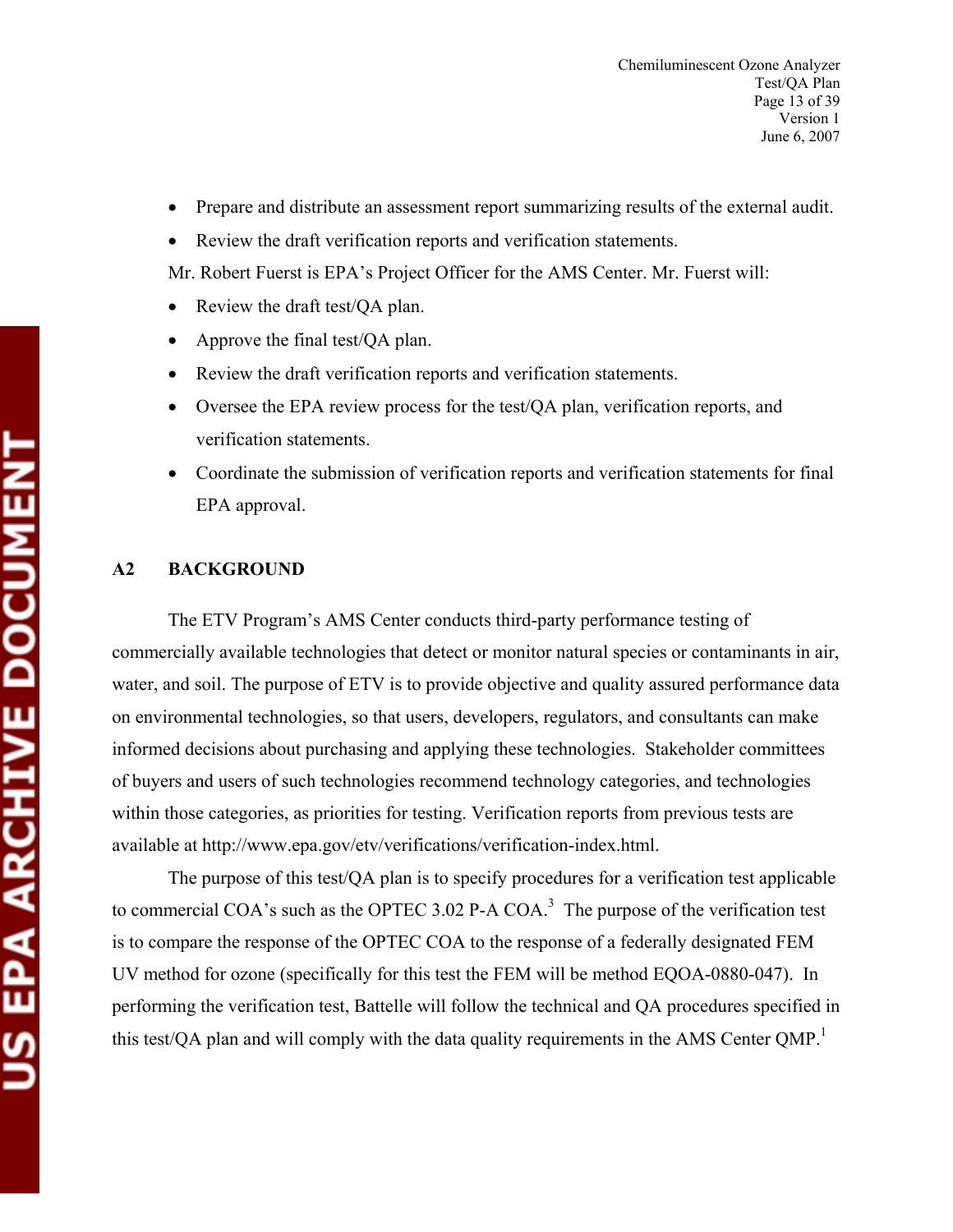#### <span id="page-15-0"></span>**A3 VERIFICATION TEST DESCRIPTION AND SCHEDULE**

#### **A3.1 Summary of Technology Category**

Ozone is a pervasive pollutant that is formed by photochemical processes involving sunlight, nitrogen oxides and volatile organic compounds (VOC) in air. The U.S. Clean Air Act and its Amendments established air quality standards for ozone, and pollution control strategies require state and local authorities to regulate for compliance with the standards. Because of the costs associated with emission control programs and penalties for those organizations that are not in compliance, it is essential that the ozone measurements that determine compliance with the standards be performed accurately.

One of the methods currently utilized for ambient ozone monitoring is UV photometry, which makes use of the ozone molecule's strong absorption band in the ultraviolet region of the spectrum, with a maximum coinciding with the strong mercury emission line at 254 nanometers (nm). Measurements made with a low-pressure mercury light source and an optical cell of relatively short pathlength (typically 0.1 to 1 m) can achieve ozone detection limits of 5 parts per billion (ppb) or better. Commercial instruments that employ UV photometry measure the transmission of UV radiation through an air sample and compare the intensity with that obtained along the same pathlength through air containing no ozone. Ideally the ozone-free reference signal should be measured using ambient air containing all of the constituents of the sample air except ozone. This is because other atmospheric species that absorb 254 nm radiation will reduce the light intensity and will bias the ozone measurement unless they are present at the same concentrations in the sample and reference air. In practice, a scrubber (typically  $MnO<sub>2</sub>$ ) has been used to selectively remove ozone from the air. However, any atmospheric constituent that absorbs 254 nm radiation and is removed by the scrubber represents a potential interference to the ozone measurements. Several commercial ozone monitors using UV absorption have been designated by EPA as FEMs; the monitor used specifically for this test will be method EQOA-0880-047.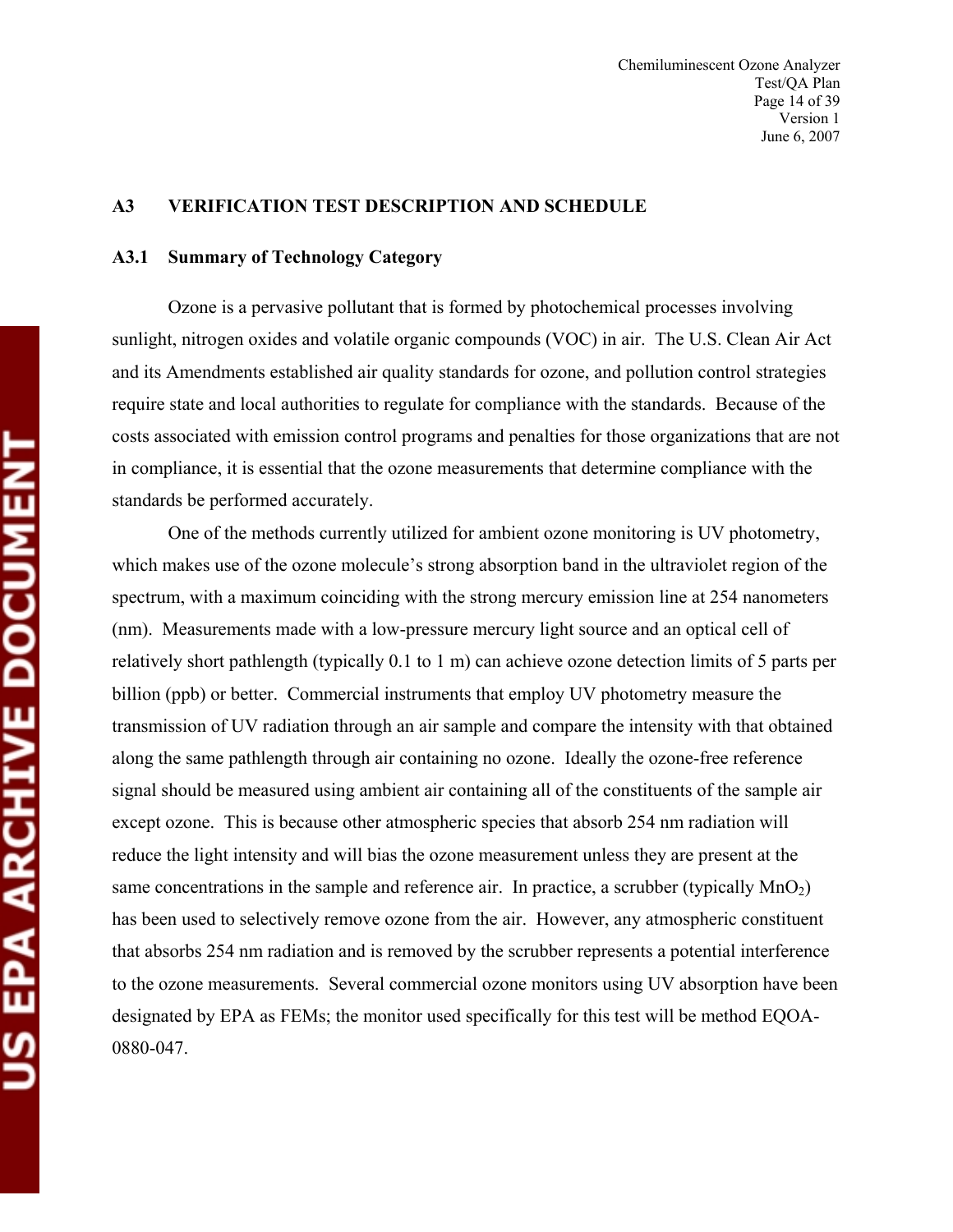Concerns have been raised over potential interference to the UV photometry method caused by aromatic hydrocarbons and their atmospheric reaction products, <sup>4,5,6,7</sup> mercury vapor,<sup>8</sup> sulfur dioxide,  $9^9$  and water vapor.  $8,10,11,12$  Wilson and Birks<sup>13</sup> have proposed a mechanism that explains the water vapor interference observed with UV absorption ozone monitors on hot humid days. They report that the scrubber can act as a reservoir for water vapor, and the water vapor films formed on cell walls can influence the transmission of reflected UV light through the measurement cell, thus affecting the ozone measurement signal. To control the water vapor interference, a Nafion tube that equilibrates humidity in the scrubbed and unscrubbed air samples is reported to resolve this problem.

The growing evidence for ozone measurement bias with the widely used  $MnO<sub>2</sub>$  scrubber has led to renewed interest in another technology that intends to resolve or minimize these interference problems. For example, the 3.02 P-A COA from OPTEC Inc. is claimed to be free from water vapor interference up to 98% relative humidity, as long as condensation does not occur.<sup>3</sup> The 3.02 P-A COA detects ozone by means of its reaction with a solid reagent surface to produce light (chemiluminescence),  $14,15,16$  which is then detected by a photomultiplier tube. The ETV test as described in this test/QA plan will explore the effectiveness of COAs and quantify their response relative to the response of FEM instrumentation (used specifically as FEM EQOA-0880-047) under various environmental interferent conditions.

#### **A3.2 Verification Schedule**

Table 1 shows the planned schedule of activities for the verification testing and data analysis and reporting. As shown in Table 1, the laboratory activities are planned to begin in May 2007 with installation of the COA. Testing is expected to begin in June, and the period of testing will be approximately 2 weeks. A separate ETV verification report will then be drafted for each COA, and the report will be reviewed by the technology vendor and subsequently by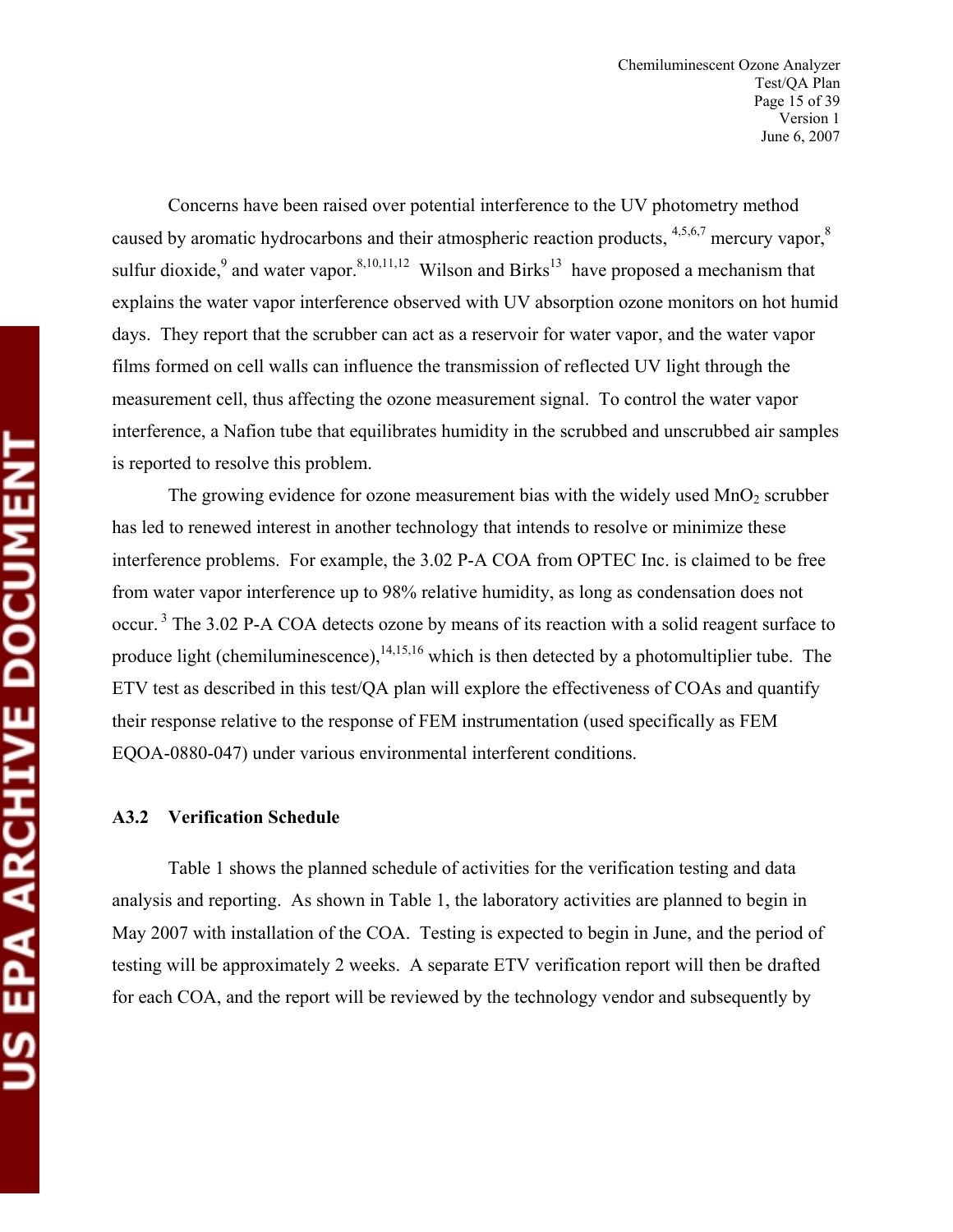| <b>Month</b> | <b>Verification Activity</b>                                                                          |                                                                                                                                                                                                                                                                                |  |
|--------------|-------------------------------------------------------------------------------------------------------|--------------------------------------------------------------------------------------------------------------------------------------------------------------------------------------------------------------------------------------------------------------------------------|--|
| (2007)       | <b>Testing</b>                                                                                        | <b>Data Analysis and Reporting</b>                                                                                                                                                                                                                                             |  |
| May          | Analyzer training by vendor<br>Set up/install COA                                                     | Begin preparation of ETV report template                                                                                                                                                                                                                                       |  |
| June         | Calibration of COA<br>Humidity effect testing<br>Interference testing<br>Ambient outdoor measurements | Compile data from humidity effects<br>Compile data from interferent challenges<br>Analyze ambient outdoor data<br>Review and summarize operator observations                                                                                                                   |  |
| July         | Shutdown of test setup<br>Return of COAs to vendors                                                   | Finalize data from all interferents<br>Finalize data from ambient measurements<br>Complete common sections of reports<br>Complete report sections on interferent challenges<br>and operator observations<br>Internal review of draft reports<br>Vendor review of draft reports |  |
| August       |                                                                                                       | Revision of draft reports<br>Peer review of draft reports                                                                                                                                                                                                                      |  |
| September    |                                                                                                       | Revision of draft reports<br>Submission of final reports for EPA approval                                                                                                                                                                                                      |  |

#### <span id="page-17-0"></span>**Table 1. Planned Verification Schedule**

peer reviewers. The test/QA plan and final reports will be submitted to EPA for final signature, and these documents will be made publicly available on both the EPA/ETV and the Battelle AMS Center websites.

## **A3.3 Test Facility**

Laboratory analyses will be conducted in Battelle laboratories in Columbus, Ohio.

In performing this verification test, Battelle will follow the procedures specified in this test/QA plan and will comply with quality requirements in the AMS Center QMP.<sup>1</sup> The laboratory that will be used contains a 17.3  $m<sup>3</sup>$  environmental chamber. This facility is equipped for safe handling of chemicals and will be used to maintain controlled testing atmospheres.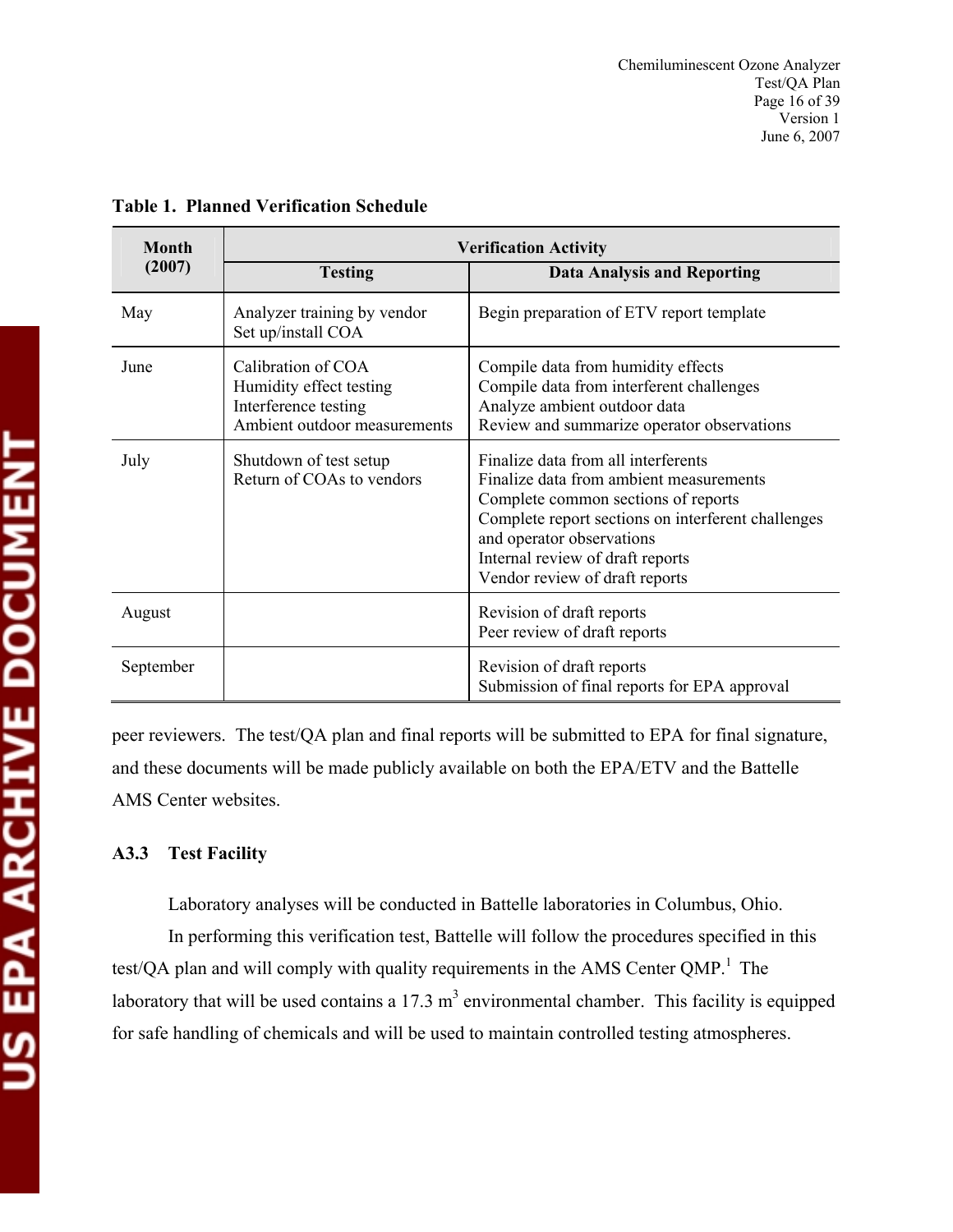#### <span id="page-18-0"></span>**A4 QUALITY OBJECTIVES**

This verification test is designed to evaluate the performance of the COAs for determining ozone in air. This evaluation will include a comparison of the COA results to the EPA designated FEM (EQOA-0880-047). These methods are both continuous real-time ozone analyzers. The calibration of the FEM analyzer will be based on delivery of ozone from an Environics Model 6400 ozone generator that has itself been calibrated against a Dasibi Model 1008-PC UV calibration photometer. The addition of a Nafion dryer to one of the COAs will also be used during testing to determine the analyzers response to humidity effects. This comparison will be made between the COAs.

The validity of calibration of the FEM analyzer will be checked by a Performance Evaluation (PE) audit, performed by direct comparison of the Dasibi 1008 readings to those of a UV transfer standard photometer operated by the Ohio EPA. That PE audit is described in section C.1.1.

QA/QC requirements will be augmented by a Technical Systems Audit (TSA) and a data quality audit. These additional QA procedures will be carried out by Battelle. The planned audit procedures are described in Section C1. The EPA Quality Manager also may conduct an independent TSA, at her discretion.

#### **A5 SPECIAL TRAINING/CERTIFICATION**

Documentation of training related to technology testing, field testing, data analysis, and reporting is maintained for all Battelle technical staff in training files at their respective locations. The Battelle Quality Manager may verify the presence of appropriate training records prior to the start of testing. Battelle technical staff will have a minimum of a bachelor's degree in science/engineering or have equivalent work experience.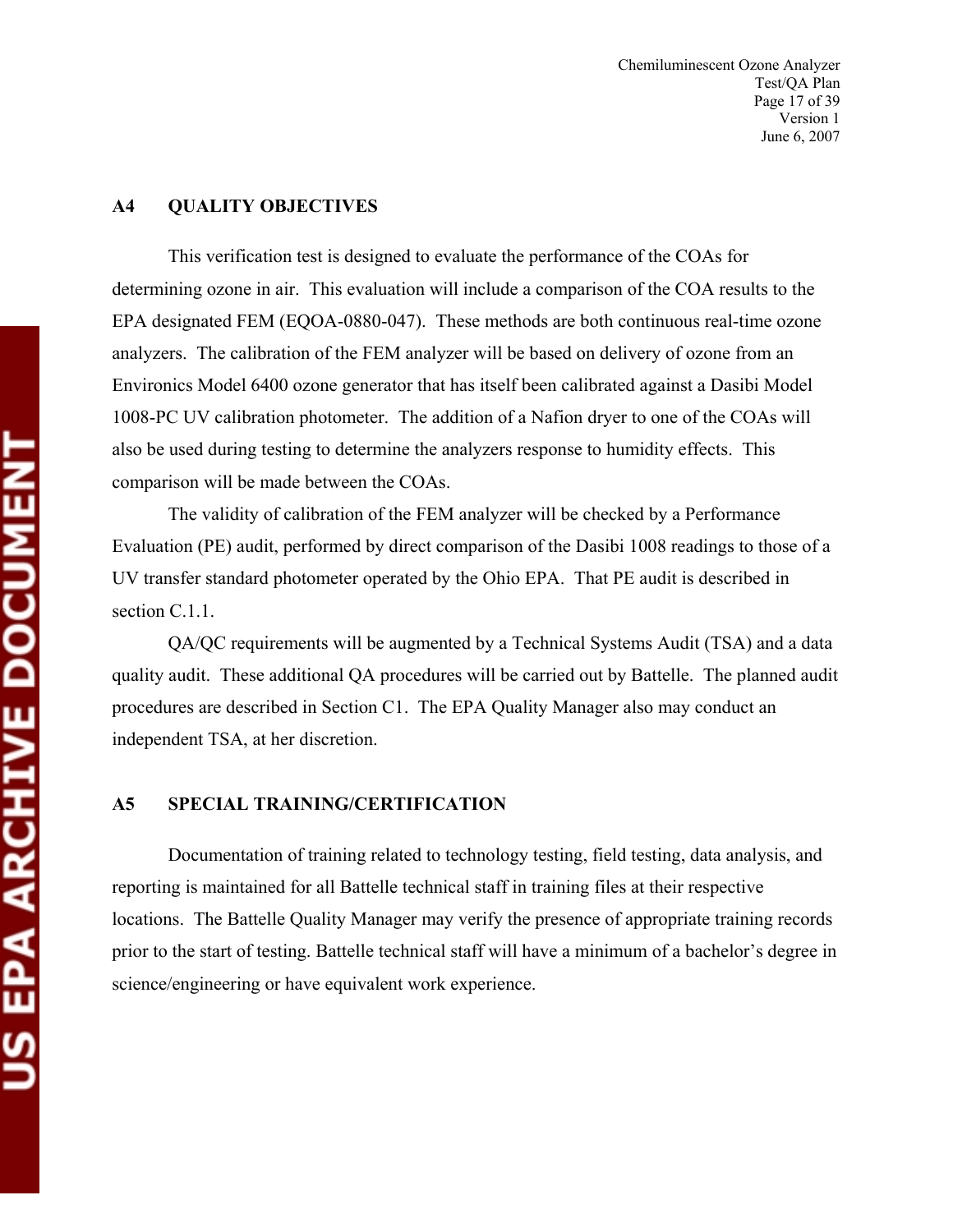#### <span id="page-19-0"></span>**A6 DOCUMENTATION AND RECORDS**

The records for this verification test will be contained in the test/QA plan, chain-ofcustody forms, laboratory record books (LRB), data collection forms, electronic files (both raw data and spreadsheets), the final verification report and assessment reports. All of these records will be maintained in the Verification Test Coordinator's office during the test and will be transferred to permanent storage at Battelle's Records Management Office at the conclusion of the verification test except for assessment reports which are permanently stored with the Battelle Quality Manager. All Battelle LRBs are stored indefinitely, either by the Verification Test Coordinator or Battelle's Records Management Office. EPA will be notified before disposal of any files. Section B10 further details the data recording practices and responsibilities.

All written records must be in ink. Any corrections to notebook entries, or changes in recorded data, must be made with a single line through the original entry. The correction is then to be entered, initialed, and dated by the person making the correction. In all cases, strict confidentiality of data from the vendor's technology will be maintained. Separate files (including manual records, printouts, and/or electronic data files) will be kept for the vendor's technology.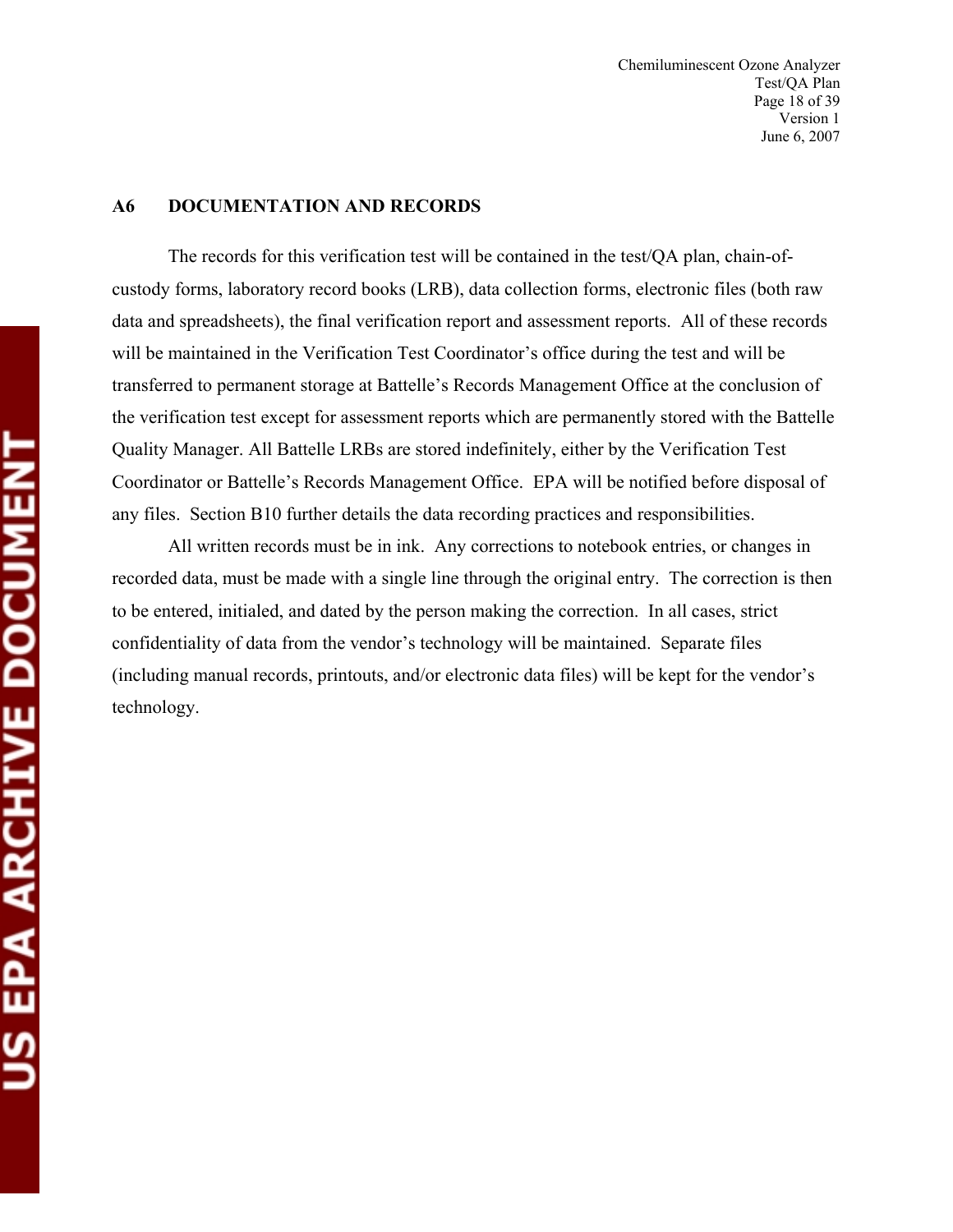## **SECTION B MEASUREMENT AND DATA ACQUISITION**

#### <span id="page-20-0"></span>**B1 EXPERIMENTAL DESIGN**

This test/QA plan addresses the verification of the COA for ozone by evaluating various performance parameters created in an environmental testing chamber, and in monitoring of ozone in ambient air. The accuracy, linearity, comparability, and interference effects of water vapor, aromatic compounds, mercury, and products of atmospheric photochemistry will be evaluated. Completeness of the data and operational factors will also be assessed. Specifically the COA will be evaluated for the following performance parameters:

- Accuracy
- Linearity
- Interference Effects
- Comparability
- Data Completeness
- Operational factors such as ease of use, maintenance and data output needs, power and other consumables use, reliability, and operational costs.

Accuracy and linearity will be determined for the COA by determining the degree of agreement with ozone calibration standards made in zero air at various ozone concentrations Comparability will be assessed by comparison of the COA response to the Thermo Environmental UV Model 49C FEM.

Interference effects will be determined by challenging the COA with various levels of relative humidity (RH), substituted aromatic compounds, mercury, and products of photochemistry. Data completeness will be assessed as the percentage of maximum data return that is achieved by the COA over the test period. Operational factors will be evaluated by means of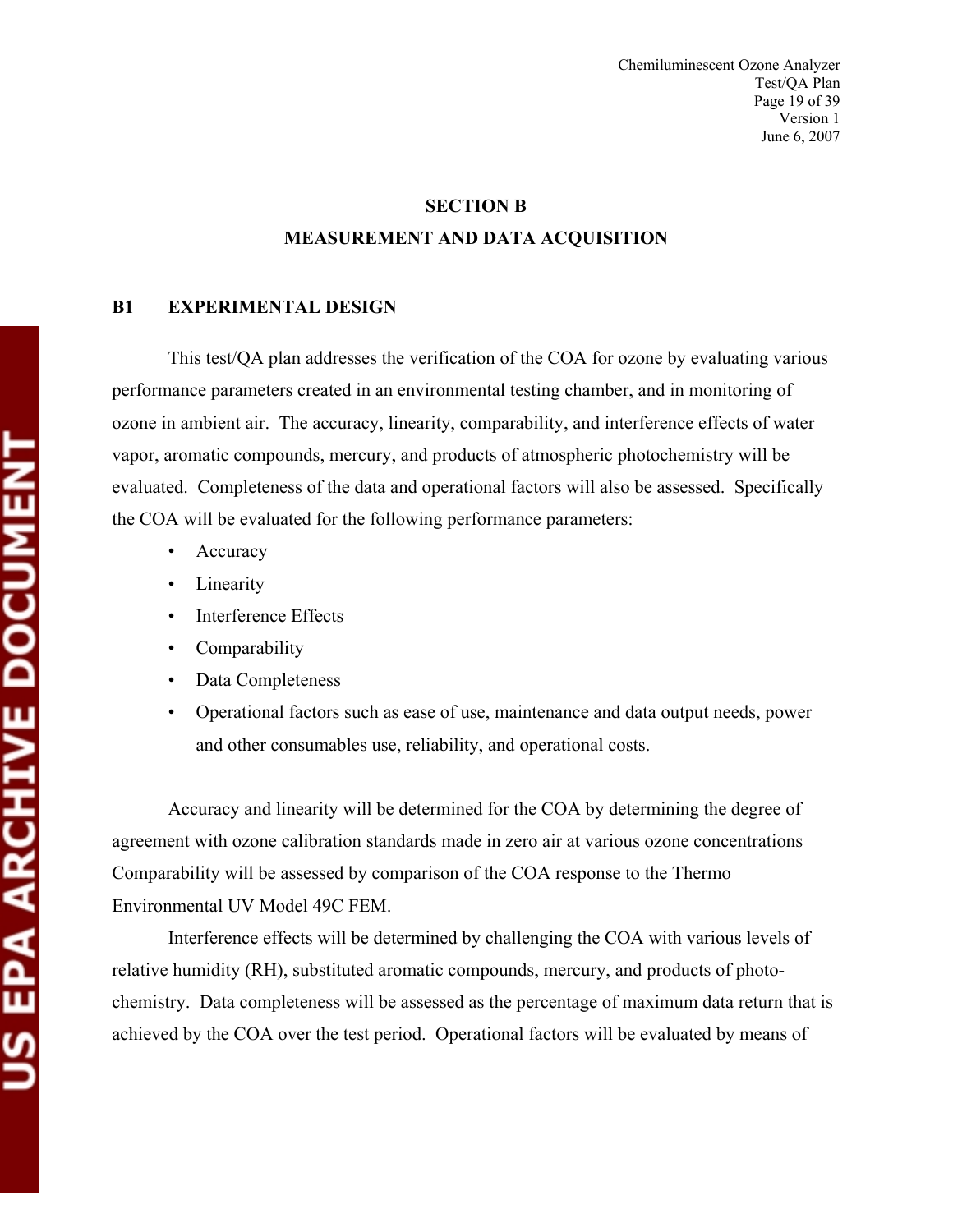operator observations, and records of needed maintenance, vendor activities, and expendables used. This test/QA plan provides the verification procedures for the COA.

#### **B1.1 Test Procedures**

The following sections describe the test procedures that will be used to evaluate each of the performance parameters listed above. Test atmospheres will be generated in a 17.3  $m<sup>3</sup>$ environmental chamber. The ozone analyzers undergoing testing will be connected to the chamber via a common manifold and will sample through a Teflon filter (nominal 5 um pore size). Laboratory temperature (T) near the monitors will also be measured. The analyzers that will be used as part of the verification test are listed in Table 2, together with their Federal designation (if any), the source of the analyzer, the type of ozone scrubber, and any special notes regarding the testing. Two COAs will be tested, one operated with and one without a Nafion drier to control the humidity (and potentially select polar organic component levels) of the sample air.

The T, RH, and particle concentration of the air in the chamber will be monitored during each test, using standard T and RH sensors and a Climet particle counter, respectively. During tests in which organic species are injected into the chamber, the VOC content of the chamber will be monitored with a total hydrocarbon monitor (flame ionization, VIG Corp.), and an integrated sample will be collected and analyzed by a gas chromatograph with mass selective detector (GC/MSD) to confirm the concentration of the organic species. For selected tests, gaseous elemental mercury will also be added to the chamber using a high emission rate permeation tube following procedures employed successfully in the chamber during past projects. An integrated sample will be collected and analyzed as described in Section B.1.1.2 to confirm the concentration of elemental mercury in the chamber.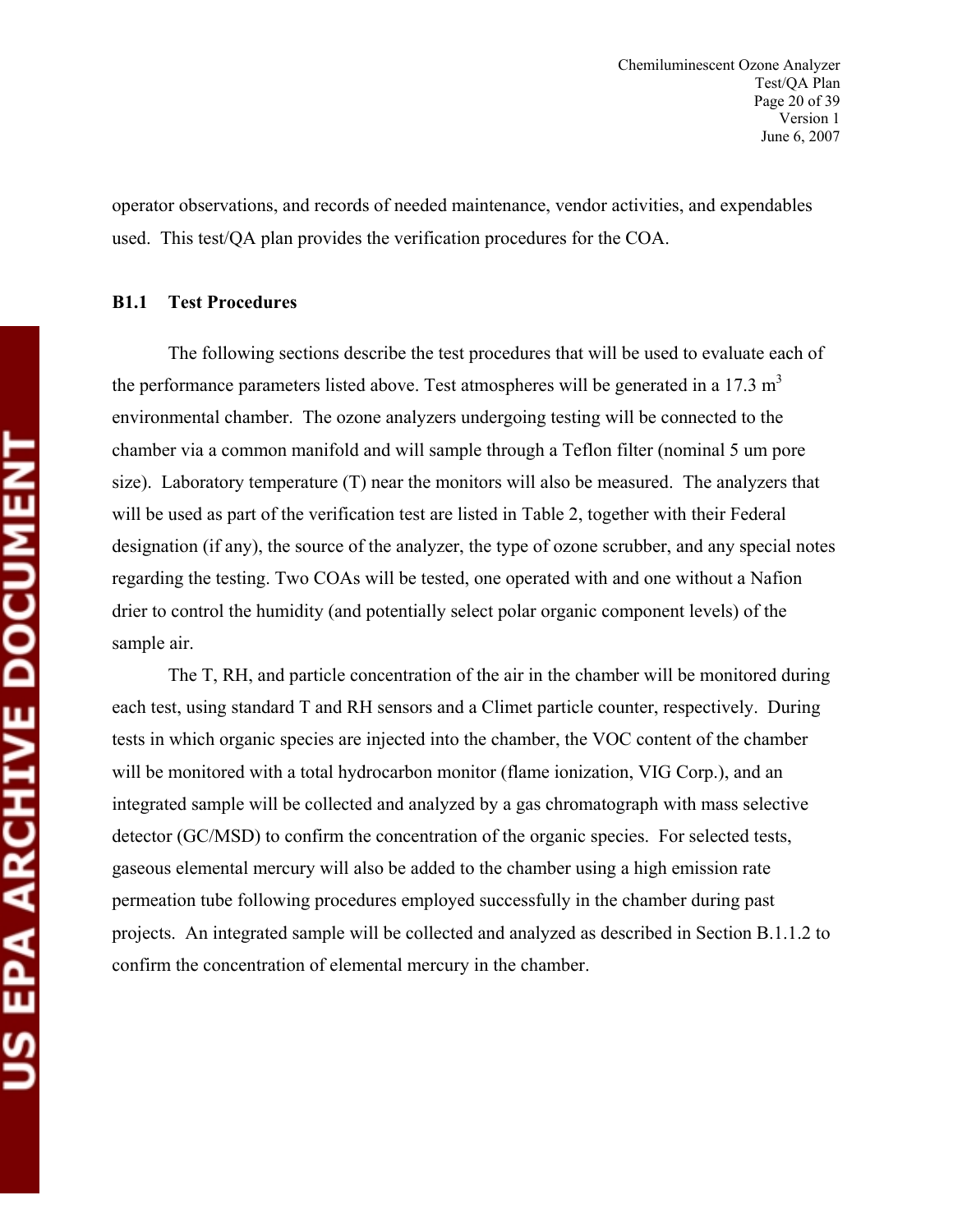| Analyzer                | Federal<br><b>Status</b> | Ozone<br><b>Scrubber</b> | <b>Notes</b>                  |
|-------------------------|--------------------------|--------------------------|-------------------------------|
| Thermo Environmental    | <b>FEM</b>               | MnO <sub>2</sub>         | Monitor absorbance tube T     |
| UV Model 49C            |                          | unheated                 |                               |
| OPTEC 3.02 P-A solid-   | --                       | <b>NA</b>                |                               |
| phase chemiluminescence |                          |                          |                               |
| OPTEC 3.02 P-A solid-   |                          | <b>NA</b>                | Use Nafion drier to reduce RH |
| phase chemiluminescence |                          |                          | of sampled air                |

#### <span id="page-22-0"></span>**Table 2. Ozone Analyzers**

The signals from the test analyzers and other ancillary equipment, such as T and RH monitors and the total hydrocarbon monitor, will be recorded at least every minute using a Campbell Scientific data acquisition system. The zero signals of the ozone monitors will be set to 10% of full scale in order to observe any negative shifts in signal during the tests.

#### *B1.1.1 Accuracy and Linearity*

After the COA has been calibrated, the accuracy and linearity of the COA will be determined by challenges with ozone over a range of concentrations from 0 to 300 ppb, generated by using an Environics Model 6400 ozone generator (transfer standard) that has itself been calibrated against a Dasibi 1008 UV calibration photometer. The ozone will be added in stepwise concentrations at both low (approximately 5%) and high (70 to 80%) relative humidity.

#### *B.1.1.2 Interference Effects*

Interference effects in ozone-free air will be determined by the zero response of the COA with both low and high humidity when challenged with chemical interferences. The interference effects and the response of the COA will be assessed in Tests 1 and 2 as shown in Table 3. In these tests, the COA will be challenged with a mixture of four interferents. The interferents are listed in Table 3 and will be added to the environmental chamber at their respective designated concentrations. The first interferent will be supplied to the chamber and the response of the COA monitored. After the analyzer responses stabilize, the next interferent will then be added into the chamber, and the process of injecting the interferent and recording response will be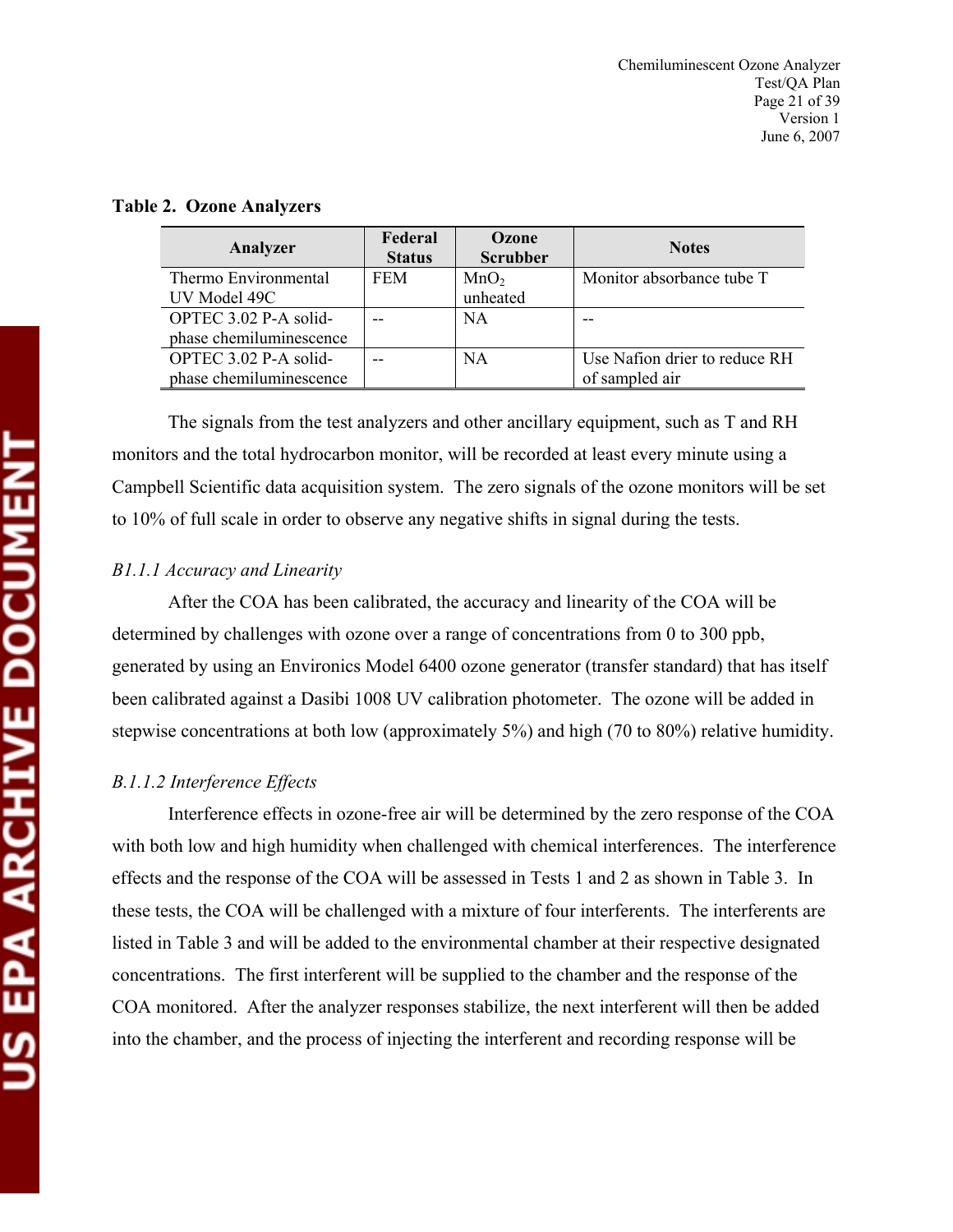| <b>Test</b> | <b>RH</b> | <b>Interferent</b> | Concentration        |
|-------------|-----------|--------------------|----------------------|
|             | 5%        | Naphthalene        | $10$ ppb             |
|             | $5\%$     | o-nitrophenol      | $10$ ppb             |
|             | $5\%$     | p-tolualdehyde     | $10$ ppb             |
|             | $5\%$     | Mercury            | 50 ng/m <sup>3</sup> |
|             | 70 to 80% | Naphthalene        | $10$ ppb             |
| 2           | 70 to 80% | o-nitrophenol      | $10$ ppb             |
|             | 70 to 80% | p-tolualdehyde     | $10$ ppb             |
|             | 70 to 80% | Mercury            | 50 ng/m <sup>3</sup> |

<span id="page-23-0"></span>**Table 3. Interference Testing** 

repeated until all four interferents have been added. After each injection of an interferent, an integrated sample will be taken in the environmental chamber to confirm the injected concentration. The challenges to the COA will occur in Test 1 at low  $(-5%)$  and in Test 2 at high (70 to 80%) RH. In between the tests, the environmental chamber will be purged overnight and the COA will be backflushed in order to clear the analyzer of any potential carryover of interferences.

The response of the COA to photochemical reaction products, present in air along with ozone, will be tested in Tests 3 and 4 (Table 4). Both tests will be conducted in a series of steps, starting with monitoring of clean dry air, then of humidified clean air, and then proceeding to monitoring of that air, spiked with a 17-component hydrocarbon mixture and  $NO<sub>2</sub>$ . Finally, Tests 3 and 4 will each include the irradiation of the chamber and the monitoring of the COA response until the ozone photochemical maximum has been passed. The difference between Tests 3 and 4 will be the four times higher hydrocarbon concentrations and  $NO<sub>2</sub>$  used in Test 4. Those higher concentrations are designed to represent an extreme air pollution episode. In between the tests, the environmental chamber will be purged overnight and the COA will be backflushed in order to clear the analyzer of any potential concern of remaining interferences.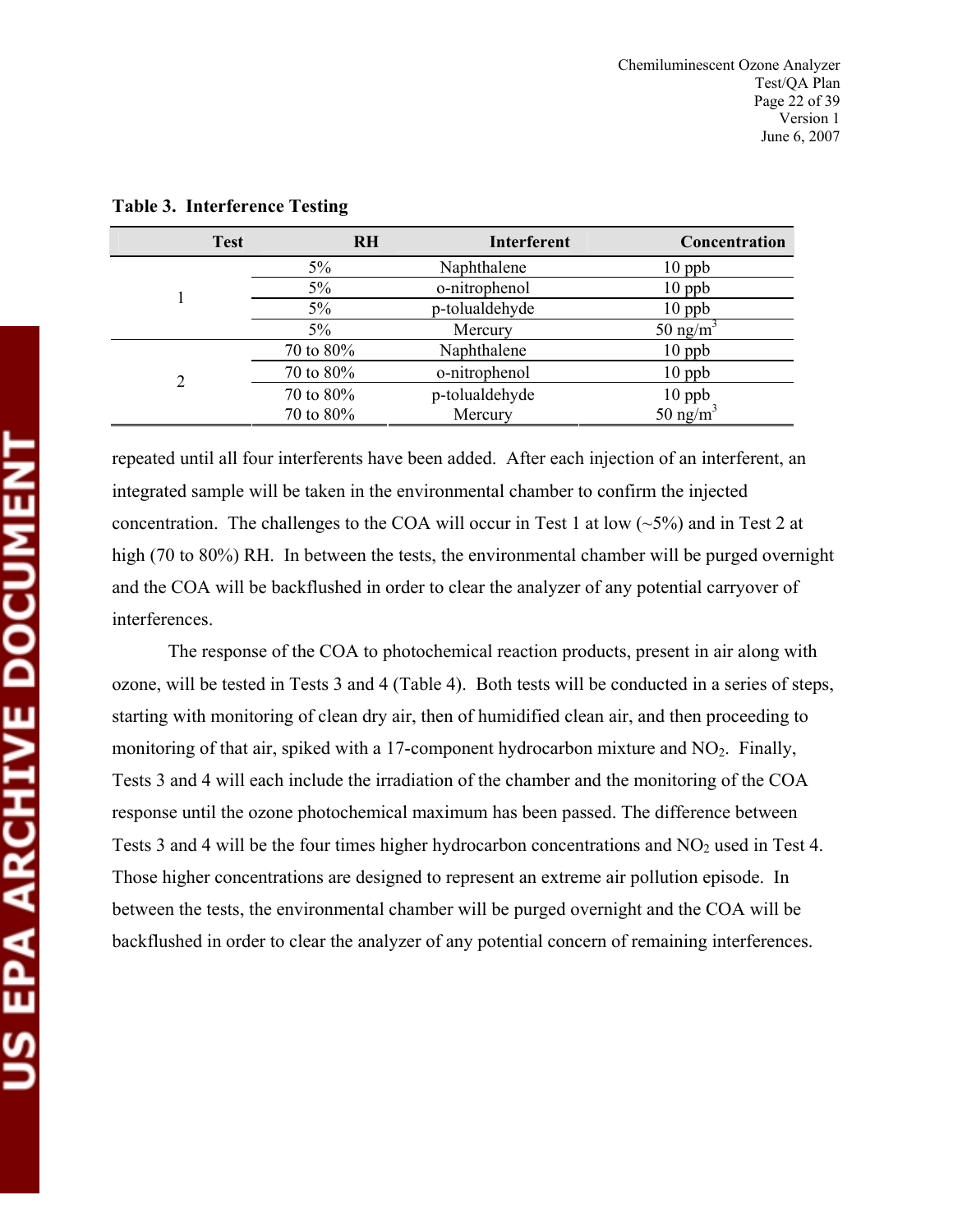| <b>Step</b>                                | Concentration             |
|--------------------------------------------|---------------------------|
| Monitor dry zero air                       | 0 to 5 $%$ RH             |
| Monitor humidified air                     | 70 to 80% RH              |
| Add 17-component urban hydrocarbon mixture | $500$ ppb $C$             |
| Add $NO2$                                  | $50$ ppb                  |
| Irradiate chamber contents                 | NA.                       |
| Monitor dry zero air                       | 0 to 5 $%$ RH             |
| Monitor humidified air                     | 70 to 80% RH              |
| Add 17-component urban hydrocarbon mixture | $2000$ ppbC               |
| Add $NO2$                                  | $200$ ppb                 |
| Irradiate chamber contents                 | NA                        |
|                                            | $N_A = not$ opplies $I_A$ |

<span id="page-24-0"></span>**Table 4. Photochemical Testing** 

 $NA = not$  applicable

#### *B1.1.3 Comparability*

Comparability will be evaluated by comparing the responses of the COA to the responses of the Thermo Environmental UV Model 49C FEM with the various challenges. All the analyzers listed in Table 2 will undergo sampling of the same procedures created in the environmental chamber. These procedures include the response to humidity effects at low and high humidity levels and the challenge of ozone concentrations ranging from zero to 300 ppb. Each analyzer will also be tested with the same interferences. For the purposes of this test/QA plan, two COAs connected to a common manifold will sample from the environmental chamber, one with a Nafion Dryer and one without. The effect of the addition of a Nafion drier to one of the COAs will be evaluated by comparing the resulting response between the two COAs.

The comparability of the COA response to ambient air will also be evaluated by comparing the analyzer response to the Thermo Environmental UV Model 49C analyzer during ambient air monitoring, which will be carried out over four successive days at Battelle. The COA will be compared to the UV analyzer by calculating the relative percent difference of the response of the COA to the response of the UV analyzer. The analyzers will continuously monitor for 96 hours and the hourly averages will be calculated for use in this determination.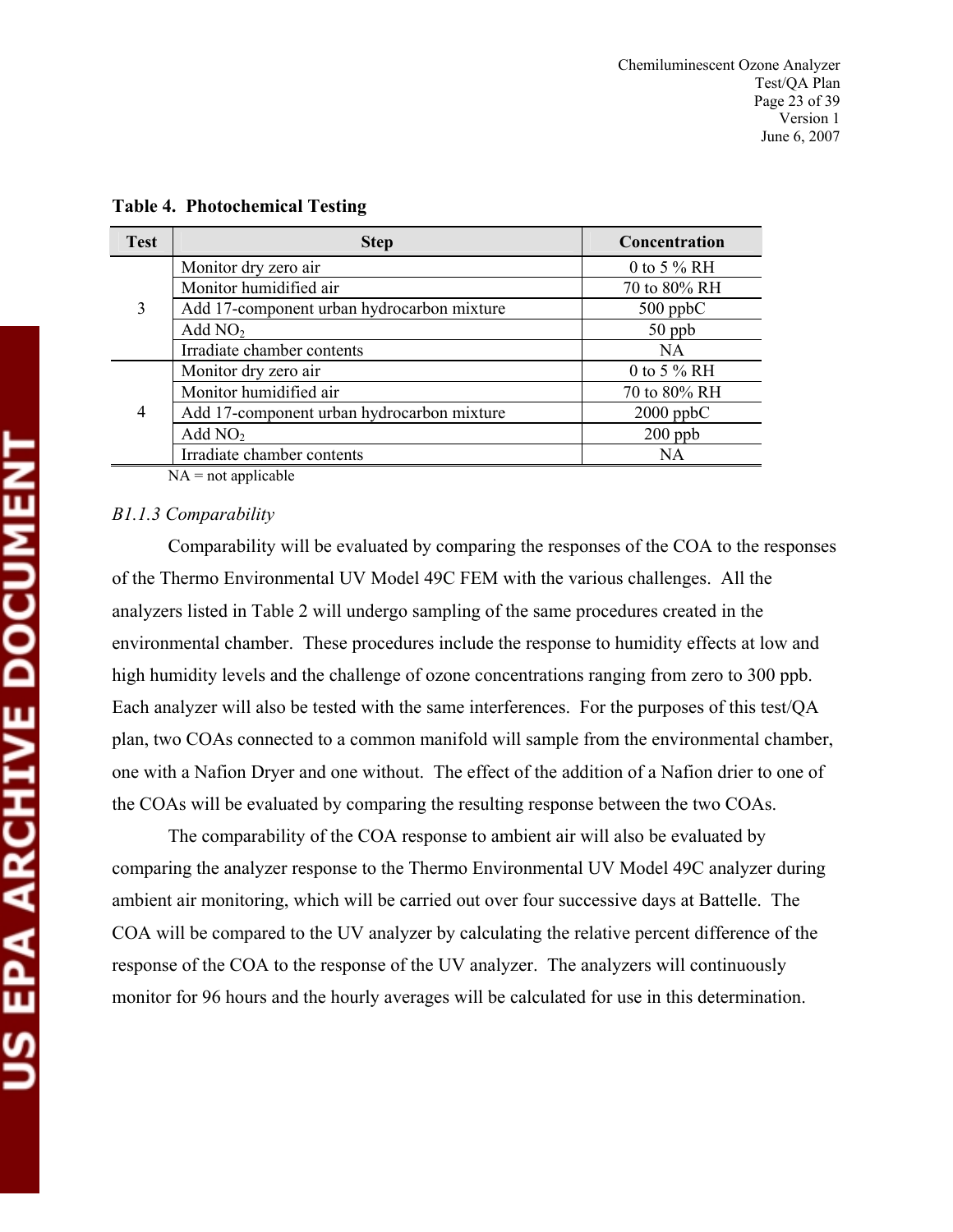#### *B.1.1.4 Data Completeness*

No additional test procedures will be carried out specifically to address data completeness. This parameter will be assessed based on the overall data return achieved by the COA.

#### *B1.1.5 Operational Factors*

Operational factors such as maintenance needs, data output, consumables used, ease of use, etc., will be evaluated based on observations recorded by Battelle staff. A separate laboratory record book will be maintained and will be used to enter daily observations on these factors. Examples of information to be recorded in the record books include the daily status of diagnostic indicators for the COA; use or replacement of any consumables; the effort or cost associated with maintenance or repair; vendor effort (e.g., time on site) for repair or maintenance; the duration and causes of the COA down time or data acquisition failure; the sustainability of the analyzer (e.g. power consumed, wastes generated, disposal costs required); and operator observations about ease of use of the COA. These observations will be summarized to aid in describing COA performance in the verification report on each COA.

#### **B1.2 Statistical Analysis**

The statistical methods and calculations used for evaluating quantitative performance parameters are described in the following sections. In all cases, COA readings in mg/m<sup>3</sup> will be converted to ppb, using measured T and barometric data, before comparisons to standard ozone concentrations and FEM data.

#### *B.1.2.1 Accuracy*

The accuracy of the COA with respect to the ozone transfer standard will be assessed as a percentage recovery (%R), using Equation 1:

$$
\%R = \left[1 + \left(\frac{Y - X}{X}\right)\right] \times 100\tag{1}
$$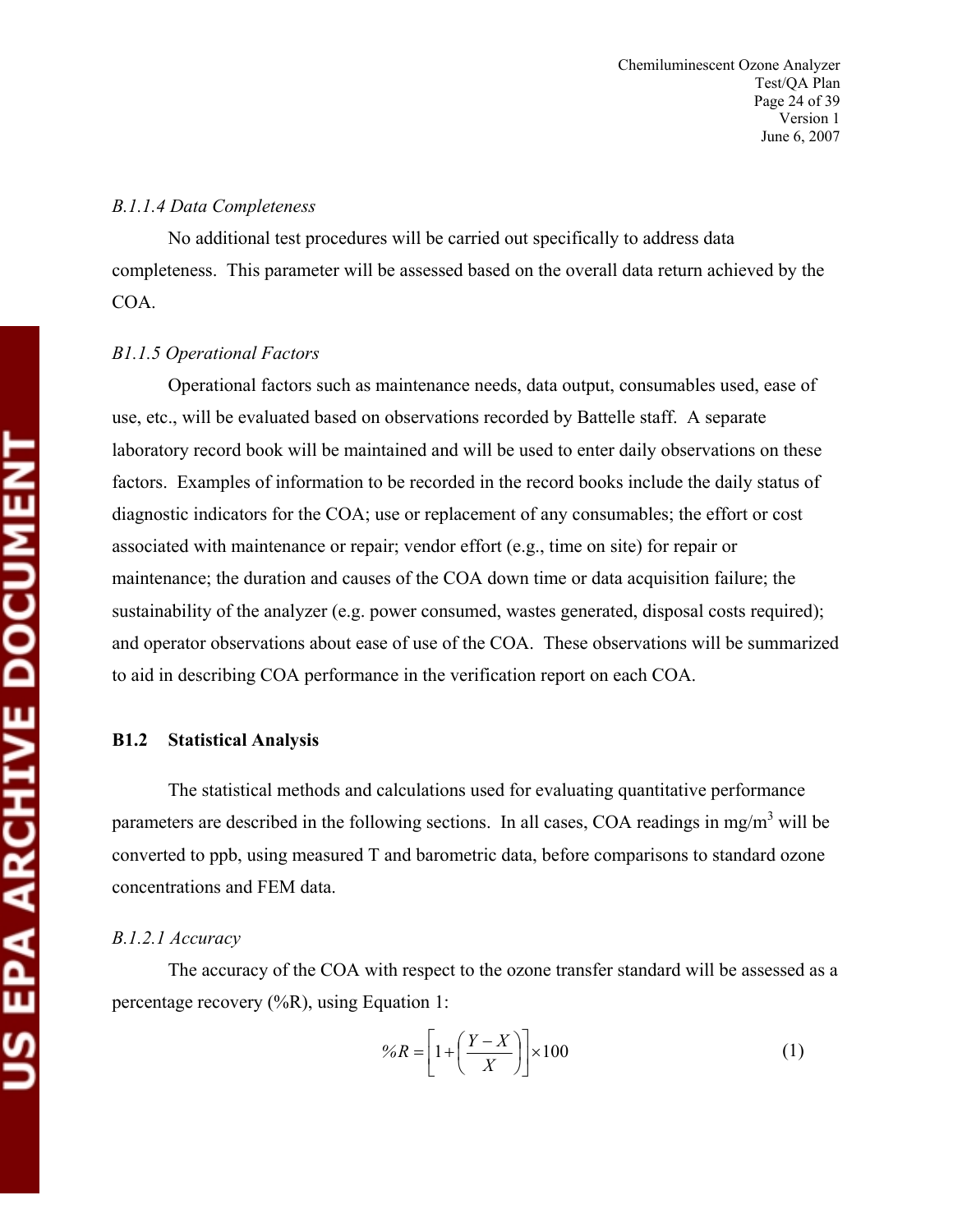Where Y is the COA reading and X is the delivered ozone transfer standard concentration. The average, minimum, and maximum %R values will be reported for each series of multi level ozone challenges.

#### *B1.2.2 Linearity*

Linearity will be assessed by a linear regression analysis using the ozone concentration delivered from the transfer standard as the independent variable and the results from the COA being tested as the dependent variable. Linearity will be expressed in terms of slope, intercept, and coefficient of determination  $(r^2)$ .

#### *B1.2.3 Interference Effects*

The interference effects of the COA will be calculated in terms of the ratio of the response of the COA when challenged with the interferent, to the actual concentration of the interferent. For example, if 100 ppb of an interferent results in a 1 ppb change in the response of the analyzer, the interference effect will be reported as 1% (i.e., 1 ppb/100 ppb). Interference effects will be reported separately for each interferent. The actual interferent concentration determined by analysis will be used in the calculation, not the nominal concentration shown in Table 3.

#### *B1.2.4 Comparability*

Comparability between the COA results and the FEM analyzer results will be assessed by linear regressions using the FEM readings as the independent variable and results from the COA as the dependent variable. Linearity will be expressed in terms of slope, intercept, and r.<sup>2</sup> This calculation will be done separately for each test described in Table 4, and separately with the FEM data from those tests. This calculation will also be done using the FEM data from the period of ambient air monitoring. Comparability calculations on the chamber tests will be based on minute-by-minute average data, whereas this calculation on the ambient data will be based on the hourly average values.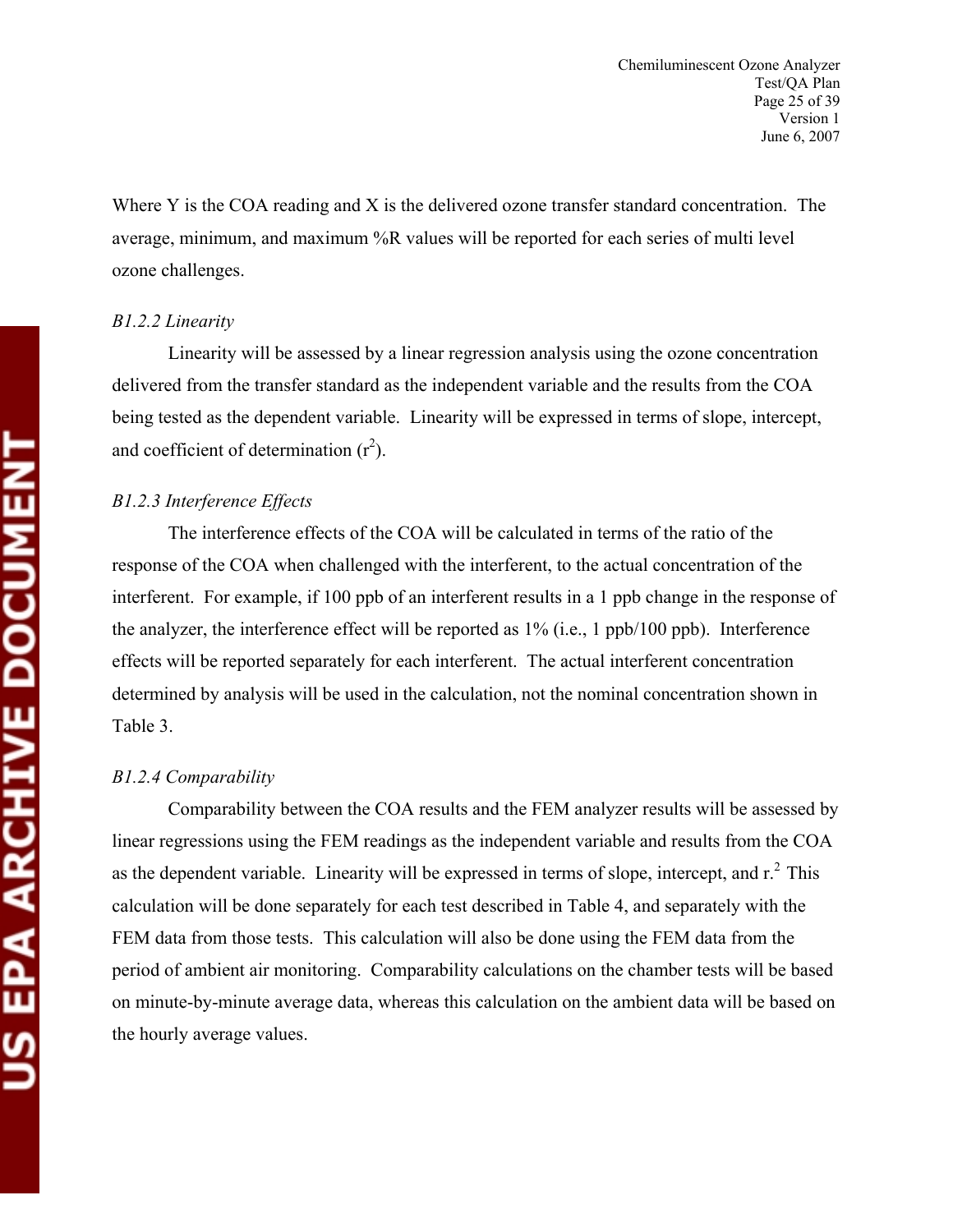Comparability will also be calculated between the COA operated with a Nafion drier and the one operated without such a drier. This calculation will be done using the data from the photochemical ozone chamber tests (Table 4) and the period of ambient air monitoring.

#### *B.1.2.5 Data Completeness*

Data Completeness will be calculated as the percentage of the total possible data return over the entire set of tests that is achieved by the COA. This calculation will use the total hours of data recorded from the COA divided by the total hours of data in the entire set of tests. No distinction will be made in this calculation between data recorded during different test activities. The causes of any substantial incompleteness of data return will be established from operator observations, and noted in the discussion of data completeness results.

#### **B1.3 Reporting**

The statistical comparisons described above will be conducted separately for each COA being tested, and information on the operational parameters will be compiled and reported. The data for each COA will be kept separate from data for all other COA's, and no intercomparison of the data from different vendors' analyzers will be performed at any time. A verification report will be prepared for the COA tested, that presents the test procedures and test data, as well as the results of the statistical evaluation of those data.

Operational aspects of the COA will be recorded by testing staff at the time of observation during the environmental chamber tests and field testing, and summarized in the verification report. For example, descriptions of the data-acquisition procedures, use of vendorsupplied proprietary software, consumables used, repairs and maintenance needed, and the nature of any problems will be presented in the report. The verification report will briefly describe the ETV program, the AMS Center, the test equipment and test conditions, and the procedures used in verification testing. The results of the verification test will be stated quantitatively, without comparison to any other COA's tested, or comment on the acceptability of the technology's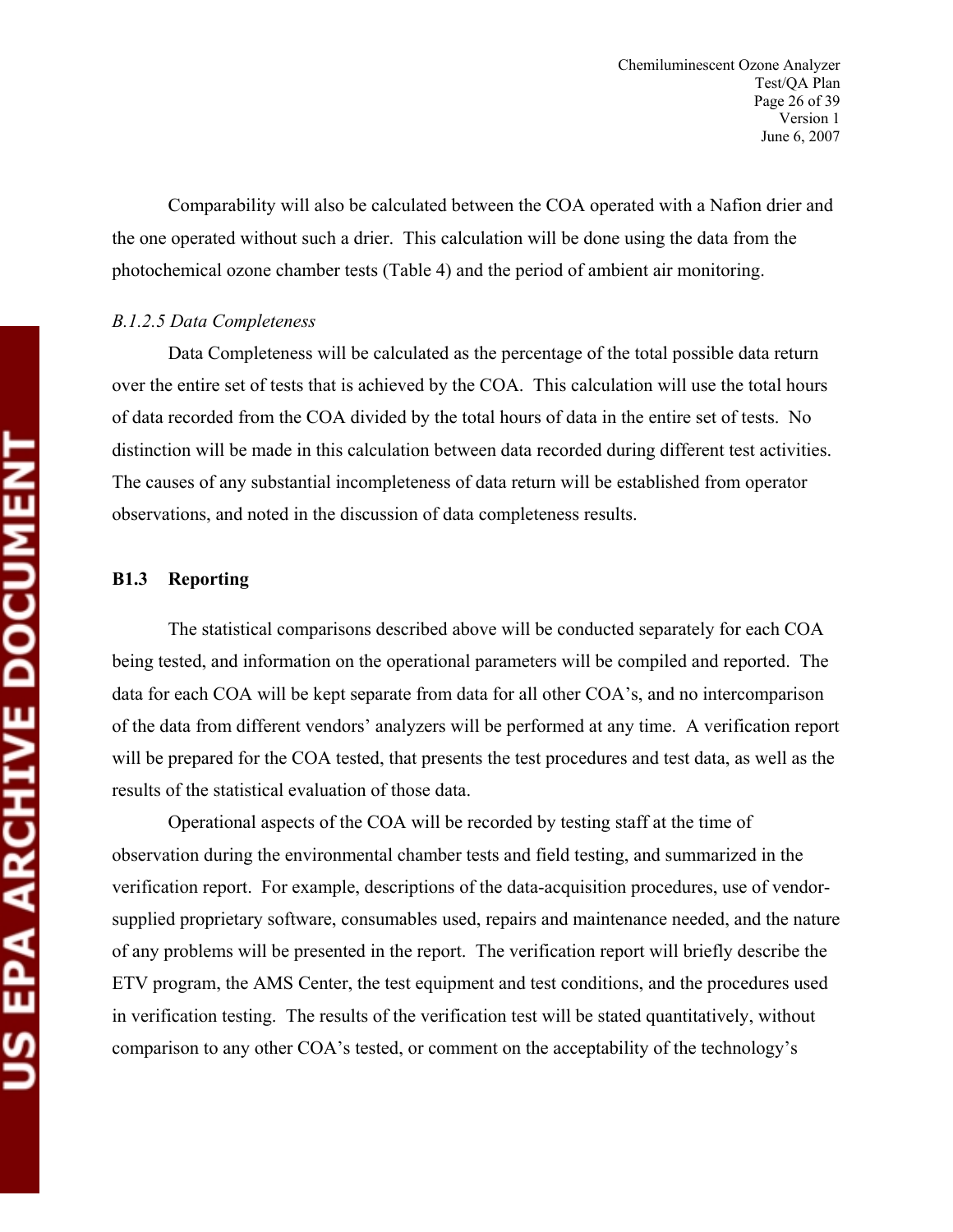<span id="page-28-0"></span>performance. The draft verification report will first be subjected to review by the technology vendor, then revised and subjected to a review by EPA, and/or other peer reviewers. The EPA comments and the peer review comments will be addressed in further revisions of the report, and the comments and responses will be tabulated to document the peer review process. The reporting and review process will be conducted according to the requirements of the AMS Center QMP.

#### **B2 REFERENCE SAMPLE COLLECTION**

Sample collection does not apply in this verification, because ozone cannot readily be collected in sampling devices. In lieu of the collection of reference samples the COA will be challenged with ozone using an Environics Model 6400 ozone generator (transfer standard) that has itself been calibrated against a Dasibi 1008 UV calibration photometer. In addition, COA response to photochemical ozone mixtures and ambient air will be compared with the corresponding response of the FEM as designated by their respective analyzers. In addition, independent audits of sampling procedures will be performed by Battelle as part of the Technical Systems Audit procedure (Section C1.1).

#### **B3 SAMPLE HANDLING AND CUSTODY REQUIREMENTS**

No reference samples will be collected in this test. However, samples will be collected for confirmation of the chamber concentrations of the interferent compounds. Such samples will be collected by, and remain in the custody of, the Battelle analyst who performs the confirming analysis.

#### **B4 LABORATORY REFERENCE METHODS**

The reference method used for ozone determination in this test is an EPA designated UV absorption FEM (EQOA-0880-047) that is a continuous real-time ozone analyzer. The FEM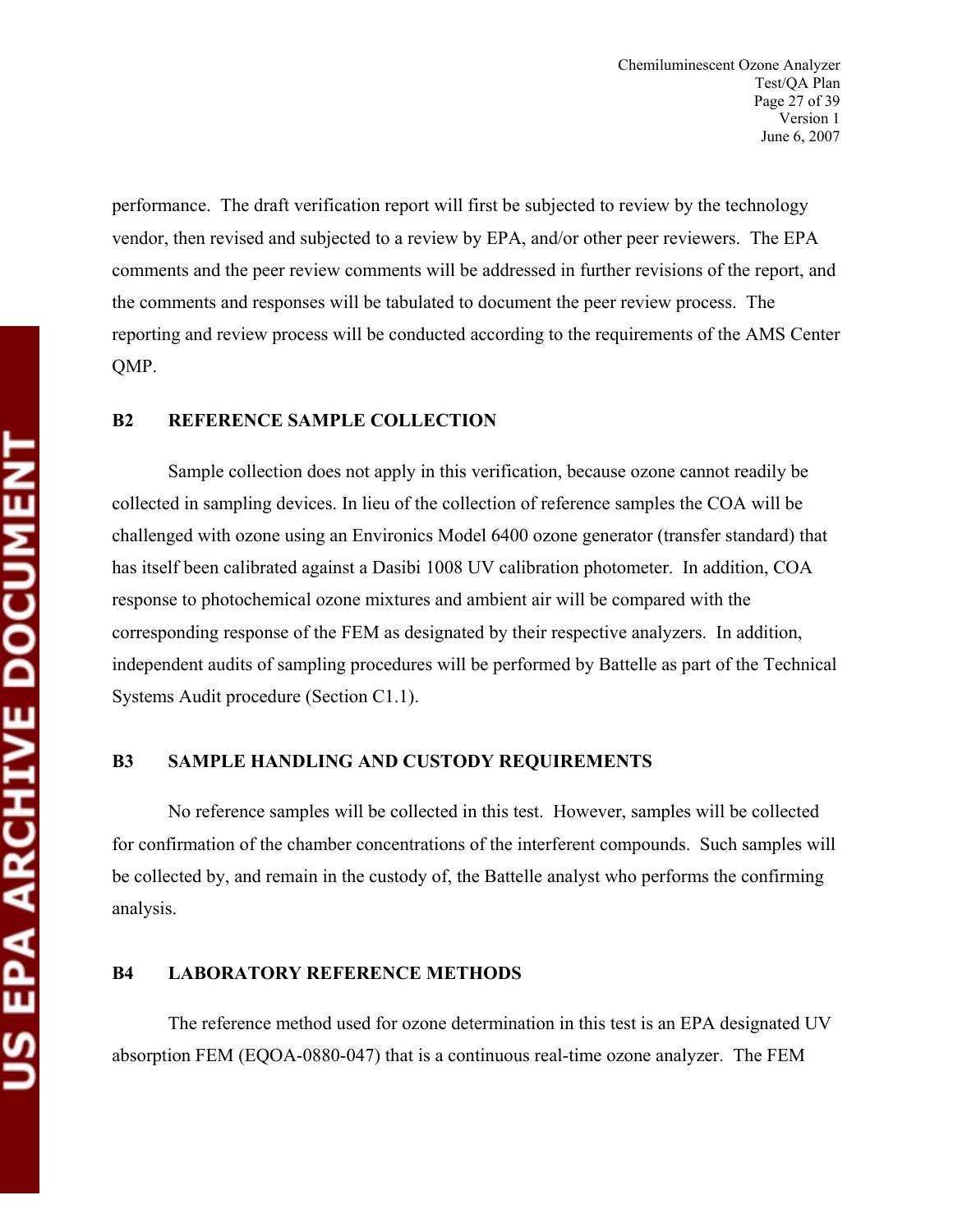<span id="page-29-0"></span>analyzer will be operated by Battelle staff according to the manufacturers' instructions, including those for warm-up and stabilization time before testing.

The FEM will be calibrated at the start of each day of testing using the ozone transfer standard described in Sections B1.1.4 and B2. This transfer standard itself will be calibrated against the Dasibi 1008 UV calibration photometer at the start of the series of chamber tests.

Laboratory measurements to confirm the interferent compound (i.e., naphthalene, onitrophenol, p-tolualdehyde) concentrations will be made using GC/MSD, with samples collected from the test chamber using commercially prepared sorbent traps. Prior to any chamber tests the sorbent method will be validated by tests of sorbent trap recovery and transfer of the interferent compounds to the GC/MSD. The GC/MSD response will be calibrated using standards prepared in Battelle's laboratories from the pure compounds. A linear regression of peak area versus compound mass will be established as the calibration curve, and used to calculate the actual chamber interferent concentrations. Similar procedures will be used for mercury determination by sampling on a gold trap and analysis in Battelle's laboratories by cold vapor atomic fluorescence on a Tekran series 2600 instrument.

#### **B5 QUALITY CONTROL REQUIREMENTS**

Quality of the reference ozone measurements will be assured by calibration of the FEM analyzer at the start of each day of testing, using the ozone transfer standard. The calibration slope must equal  $1 \pm 0.01$  and the r<sup>2</sup> greater than 0.95 in order for the reference measurement to meet QC requirements. Blank samples will be generated by challenging the ozone analyzers through the chamber sampling manifold with zero gas. If measurements fall outside of the required tolerances, the QC procedures will be repeated.

### **B6 INSTRUMENT/EQUIPMENT TESTING, INSPECTION, AND MAINTENANCE**

The Thermo Environmental FEM used for the reference sampling and analysis will be tested, inspected, and maintained as per the manufacturers operating instructions, so as to meet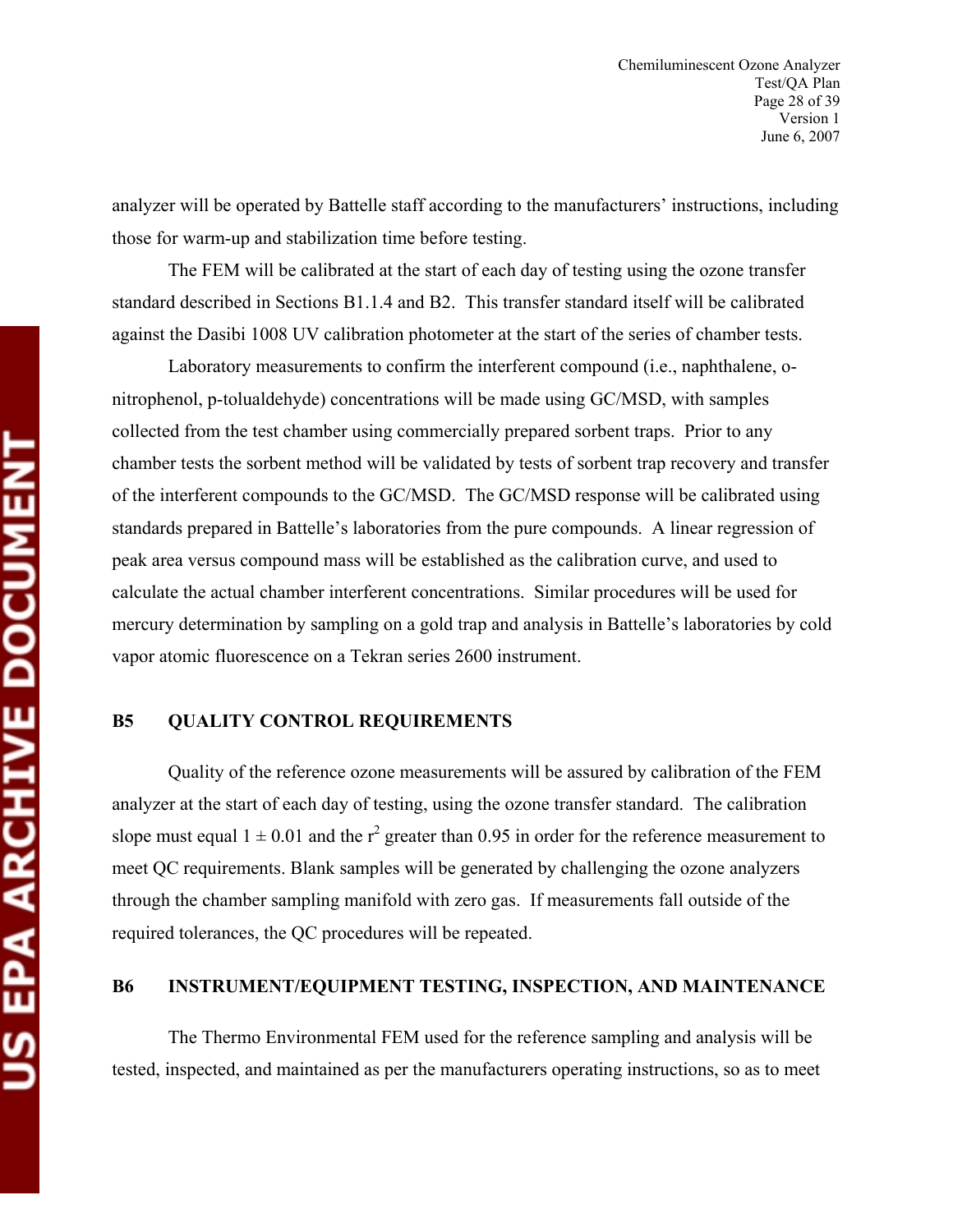<span id="page-30-0"></span>the performance requirements established in the ozone reference method for ozone measurements. The GC/MSD and mercury fluorescence instrument used for the reference sampling and analysis will be tested, inspected, and maintained as per the standard operating procedures of Battelle. Battelle staff will operate and maintain the COA undergoing testing, those activities will be done as directed by the vendor. Otherwise, repair and maintenance of the COA will be the responsibility of the technology vendor. Other equipment such as T and RH instruments will be obtained from the Battelle Instrument Services Laboratory and will have been calibrated within the past year.

#### **B7 INSTRUMENT CALIBRATION AND FREQUENCY**

Prior to the start of the environmental chamber tests a multipoint calibration will be performed on the FEM using an Environics Model 6400 ozone generator (transfer standard) that has itself been calibrated against a Dasibi 1008 UV calibration photometer. The ozone calibration standards will be generated in dry zero air. On each day of testing the ozone monitors will be challenged through the chamber sampling manifold with zero gas and a single point ozone span, both using dry zero air. In addition, the COA will be calibrated before the start of each test, using its internal ozone source. The GC/MSD and mercury fluorescence instrument will be calibrated prior to analyses and a minimum of a one point calibration will be performed on consecutive analyses days.

#### **B8 INSPECTION/ACCEPTANCE OF SUPPLIES AND CONSUMABLES**

All materials, supplies, and consumables will be ordered by the Verification Test Coordinator or designee. Where possible, Battelle will rely on sources of materials and consumables that have been used previously as part of ETV verification testing without problems. Battelle will also rely on previous experience or recommendations from EPA advisors or the COA vendor.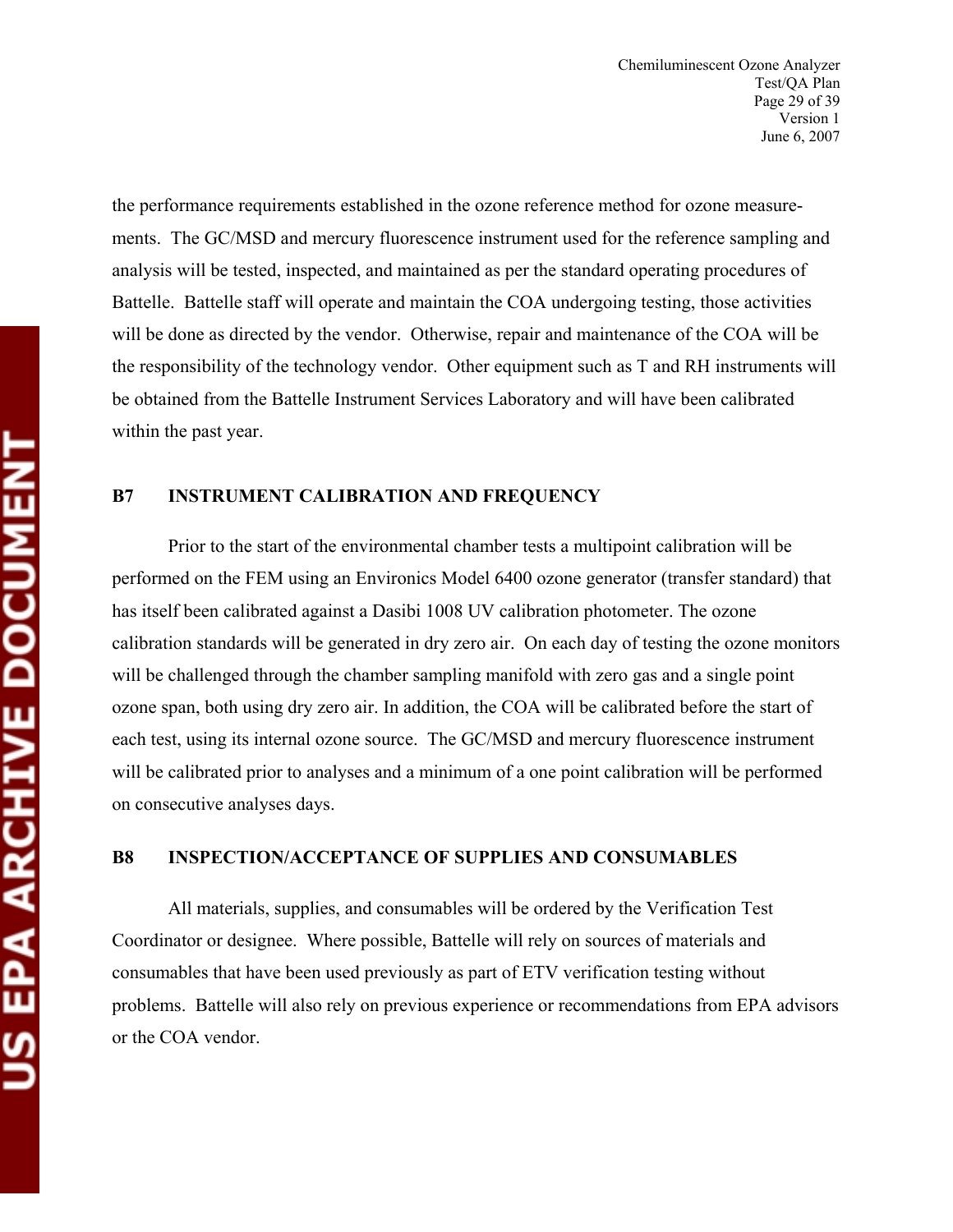#### <span id="page-31-0"></span>**B9 NON-DIRECT MEASUREMENTS**

Data published previously in the scientific literature will not be used during this verification test.

#### **B10 DATA MANAGEMENT**

Various types of data will be acquired and recorded electronically or manually by Battelle during this verification test. Table 5 summarizes the types of data to be recorded. All maintenance activities, repairs, calibrations, and operator observations relevant to the operation of the COA will be documented by Battelle staff in laboratory record books. A separate record book will be provided for each COA. Results from the COA and the FEM reference methods will be recorded in electronic format. All Battelle LRBs, record books and files are stored indefinitely, either by the Verification Test Coordinator or Battelle's Records Management Office. EPA will be notified before disposal of any files.

Records generated by any Battelle staff during the verification test will be reviewed by a Battelle staff member within two weeks of generation, before the records are used to calculate, evaluate, or report verification results. This review will be performed by a Battelle technical staff member involved in the verification test, but not the staff member who originally received or generated the record. The review will be documented by the person performing the review by adding his/her initials and date to the hard copy of the record being reviewed. In addition, any calculations performed by Battelle staff will be spot-checked by another Battelle technical staff member to ensure that calculations are performed correctly. Calculations to be checked include any statistical calculations described in this test/QA plan. The data obtained from this verification test will be compiled and reported independently for each COA tested.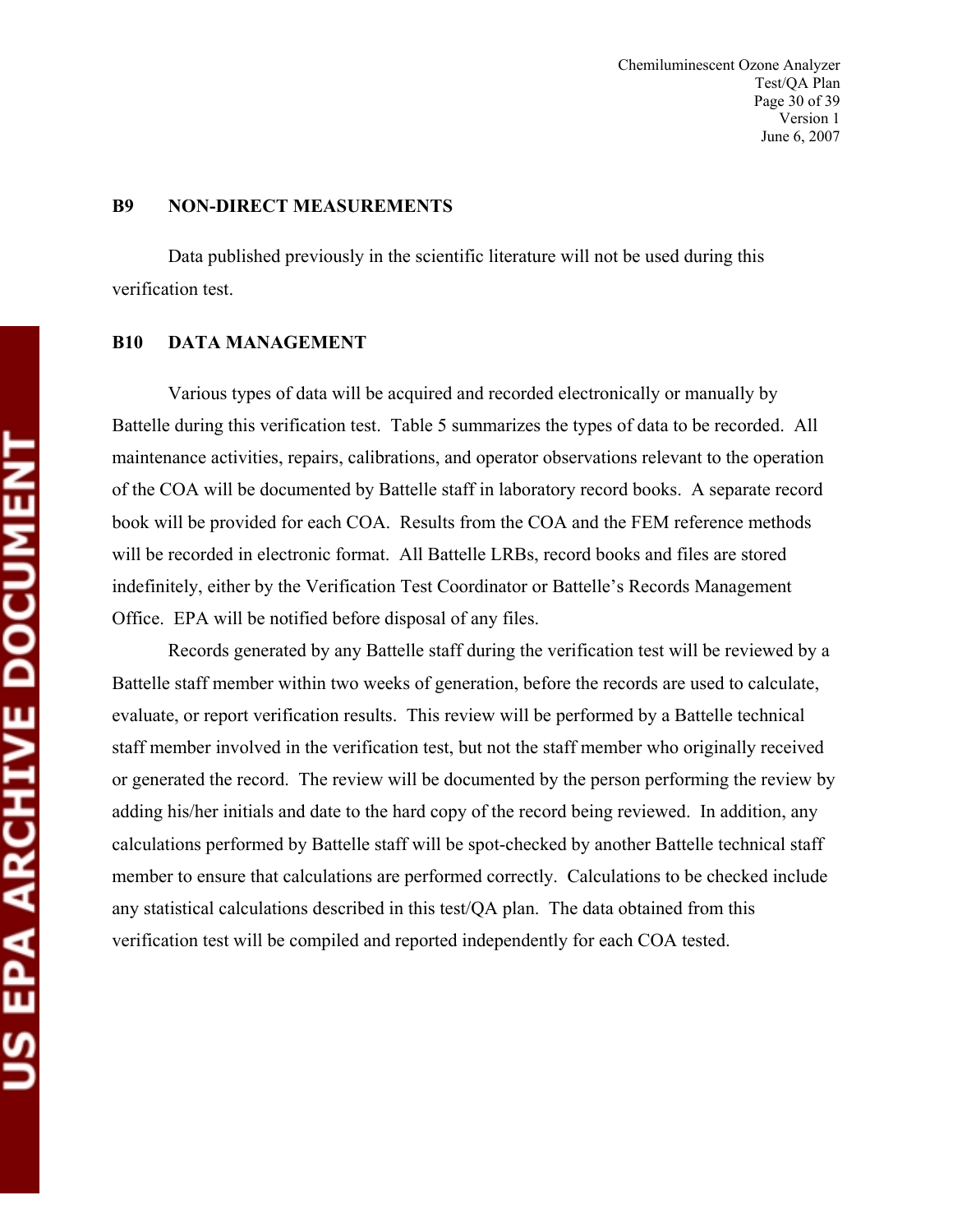| <b>Data to Be Recorded</b>                                                          | <b>Where Recorded</b>                                                                       | <b>How Often Recorded</b>                                                                                      | <b>Disposition of Data</b>                                                                            |
|-------------------------------------------------------------------------------------|---------------------------------------------------------------------------------------------|----------------------------------------------------------------------------------------------------------------|-------------------------------------------------------------------------------------------------------|
| Dates, times, and<br>details of test events,<br>COA maintenance,<br>down time, etc. | ETV test notebooks                                                                          | Start/end of test<br>procedure, and at each<br>change of a test<br>parameter or change of<br><b>COA</b> status | Used to organize/check<br>test results; manually<br>incorporated in data<br>spreadsheets as necessary |
| COA calibration<br>information                                                      | ETV test notebooks, or<br>electronically                                                    | At COA calibration or<br>re-calibration                                                                        | Incorporated in<br>verification report as<br>necessary                                                |
| COA ozone readings                                                                  | Recorded electronically<br>for each analyzer                                                | Recorded continuously<br>throughout testing<br>process                                                         | Converted to spreadsheet<br>for statistical analysis and<br>comparisons                               |
| Reference method<br>procedures,<br>calibrations, QA, etc.                           | Laboratory record<br>books, or data recording<br>forms                                      | At each calibration,<br>QA check, or change<br>in method status                                                | Retained as documentation<br>of reference method<br>performance                                       |
| Reference method<br>ozone results                                                   | Recorded electronically<br>from each reference<br>method                                    | Recorded continuously<br>throughout testing<br>process                                                         | Converted to spreadsheets<br>for statistical analysis and<br>comparisons                              |
| Results of analyses<br>for interferents in<br>chamber tests                         | Electronically by<br>GC/MSD instrument;<br>summarized in analysts<br>laboratory record book | At every sample<br>analysis                                                                                    | Converted to spreadsheet<br>for calculation of<br>interferent effects                                 |

<span id="page-32-0"></span>

| <b>Table 5. Summary of Data Recording Process</b> |  |
|---------------------------------------------------|--|
|---------------------------------------------------|--|

Among the QA activities conducted by Battelle QA staff will be an audit of data quality. This audit will consist of a review by the Battelle Quality Manager of at least 10% of the test data. During the course of any such audit, the Battelle Quality Manager will inform the technical staff of any findings and any immediate corrective action that should be taken. If serious data quality problems exist, the Battelle Quality Manager will notify the AMS Center Manager, who is authorized to stop work. Once the assessment report has been prepared, the Verification Test Coordinator will ensure that a response is provided for each adverse finding or potential problem, and will implement any necessary follow-up corrective action. The Battelle Quality Manager will ensure that follow-up corrective action has been taken.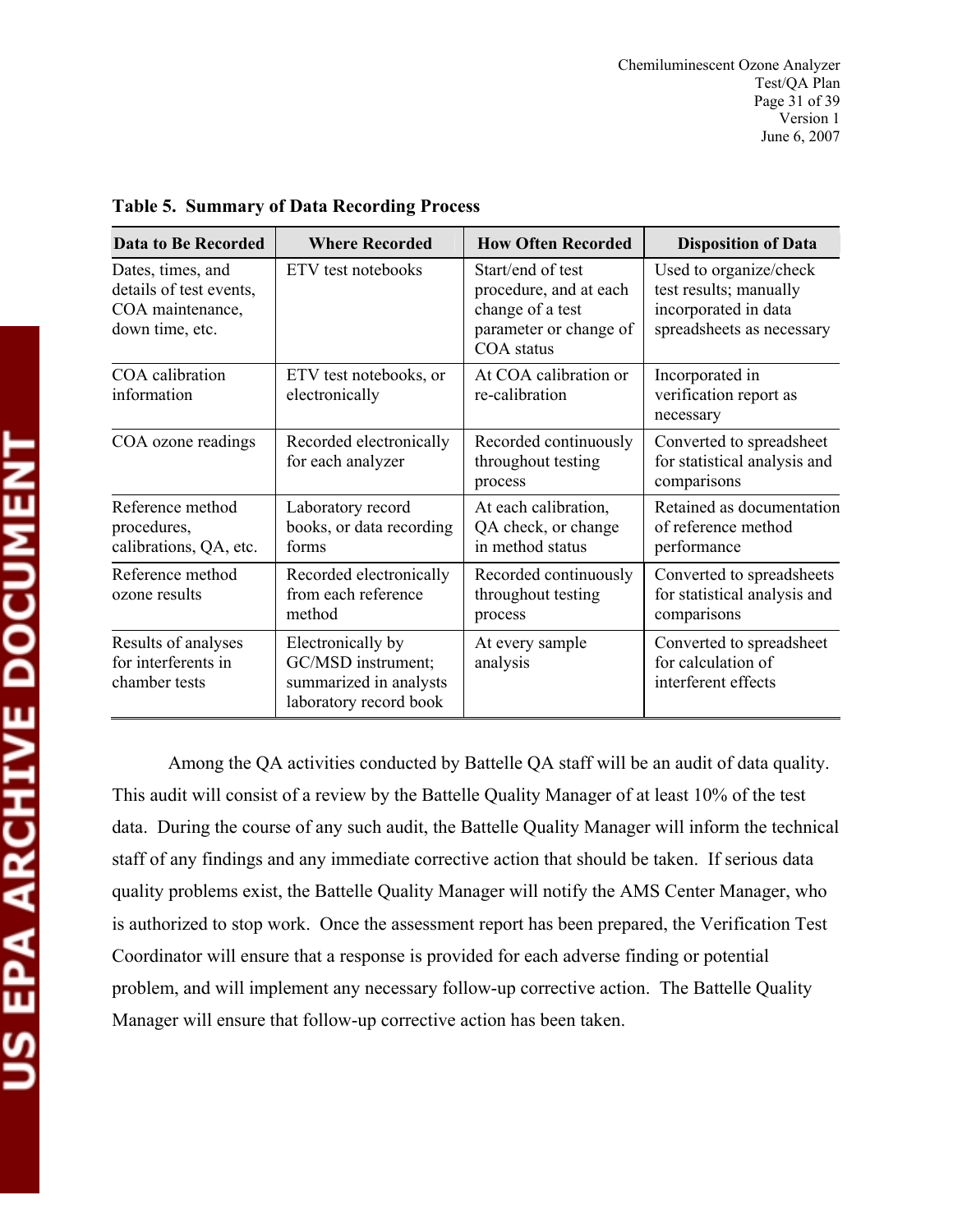## **SECTION C ASSESSMENT AND OVERSIGHT**

#### <span id="page-33-0"></span>**C1 ASSESSMENTS AND RESPONSE ACTIONS**

Every effort will be made in this verification test to anticipate and resolve potential problems before the quality of performance is compromised. One of the major objectives of this test/QA plan is to establish mechanisms necessary to ensure this. The procedures described in this test/QA plan, which is peer reviewed by a panel of outside experts, implemented by the technical staff and monitored by the Verification Test Coordinator, will give information on data quality on a day-to-day basis. The responsibility for interpreting the results of these checks and resolving any potential problems resides with the Verification Test Coordinator. Technical staff have the responsibility to identify problems that could affect data quality or the ability to use the data. Any problems that are identified will be reported to the Verification Test Coordinator, who will work with the Battelle Quality Manger to resolve any issues. Action will be taken to control the problem, identify a solution to the problem, and minimize losses and correct data, where possible. Independent of any EPA QA activities, Battelle will be responsible for ensuring that the following audits are conducted as part of this verification test.

#### **C1.1 Performance Evaluation Audit**

A Performance Evaluation (PE) audit will be conducted to establish the traceability of the ozone measurements made in this verification test An ozone transfer standard photometer provided by Ohio EPA, care of Mr. Christopher Galilei, will be used to compare to the measurements made by the Dasibi 1008 calibration photometer. Ozone will be generated by an Environics Model 6400 ozone generator and a series of simultaneous measurements made by the transfer standard and Dasibi photometer over the range of zero to at least 300 ppb ozone will be compared. The ozone transfer standard is traceable to the primary ozone standard reference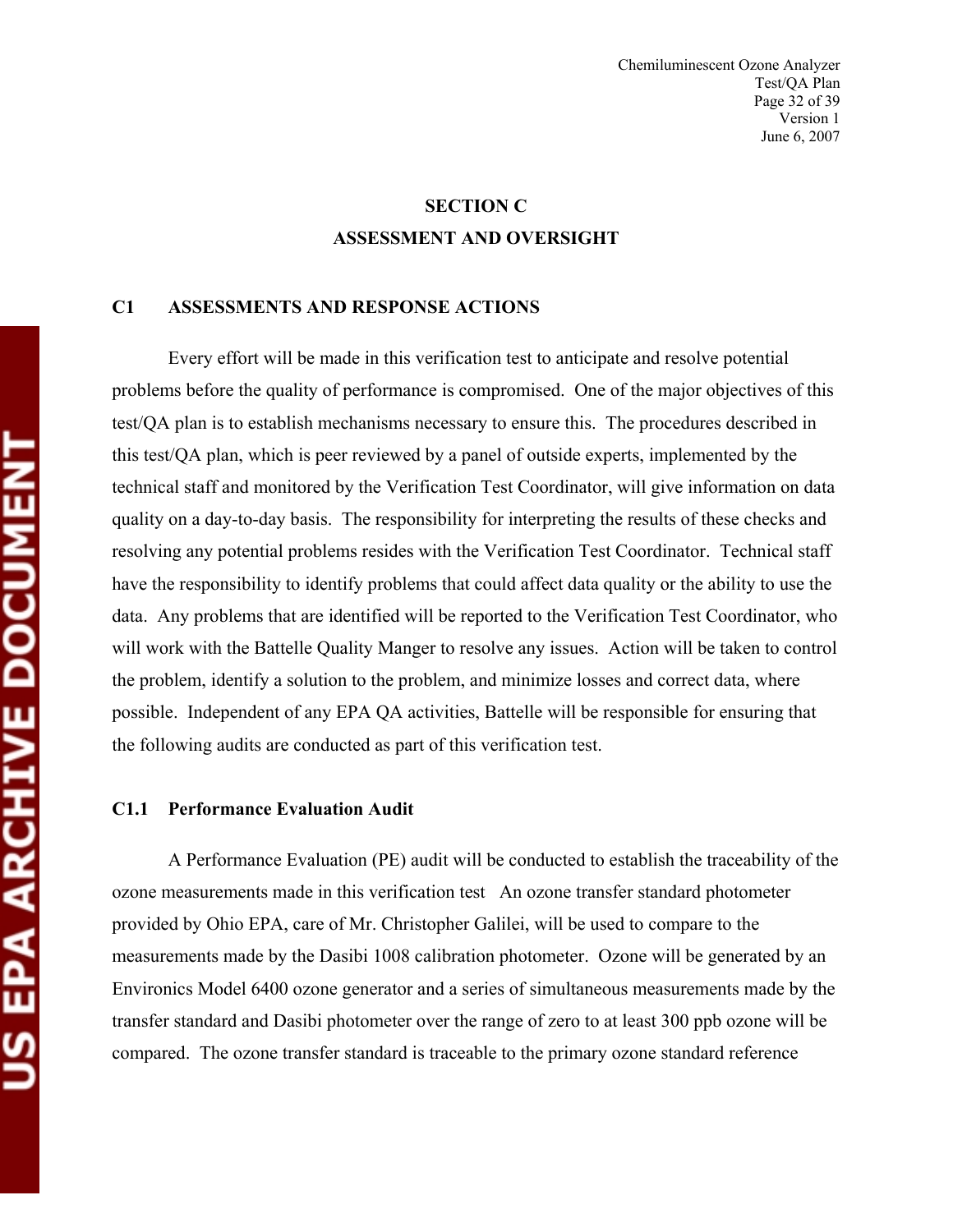photometer located at the EPA Region 5, Chicago, Illinois. Documentation of that traceability will be obtained and kept in the test records. If the readings of the Dasibi instrument are not the same as the readings of the ozone transfer standard, the data generated throughout this verification test will be corrected to comply with the values generated from the transfer standard. This audit will be performed once during the verification test

#### **C1.2 Technical Systems Audit**

The Battelle Quality Manager will perform a technical systems audit (TSA) at least once during this verification test. The purpose of this audit is to ensure that the verification test is being performed in accordance with the AMS Center QMP,<sup>1</sup> this test/QA plan, using the EPA designated reference method, and any Standard Operating Procedures (SOPs) used by Battelle. In the TSA, the Battelle Quality Manager or a designee may review the reference methods used, compare actual test procedures to those specified or referenced in this plan, and review data acquisition and handling procedures. The Battelle Quality Manager will tour the environmental chamber laboratory, observe the ozone monitoring and review test chamber procedures, and review COA-specific record books. He will also check calibration certifications for test measurement devices. A TSA report will be prepared, including a statement of findings and the actions taken to address any adverse findings. The EPA AMS Center Quality Manager will receive a copy of Battelle's TSA report. At EPA's discretion, EPA QA staff may also conduct an independent on-site TSA during the verification test. The TSA findings will be communicated to technical staff at the time of the audit and documented in a TSA report.

#### **C1.3 Data Quality Audit**

The Battelle Quality Manager will audit at least 10% of the verification data acquired in the verification test. The Battelle Quality Manager will trace the data from initial acquisition,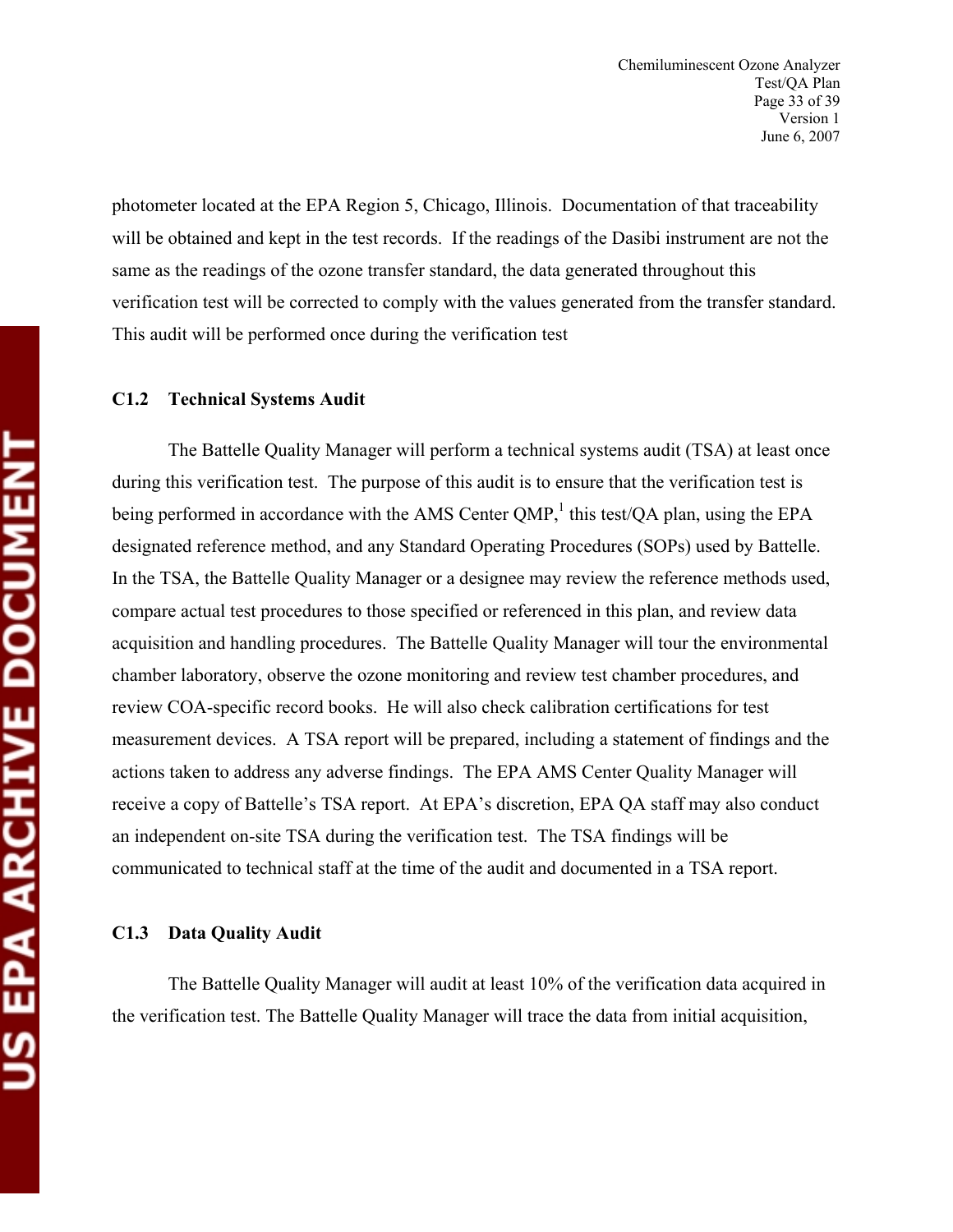<span id="page-35-0"></span>through reduction and statistical comparisons, to final reporting. All calculations performed on the data undergoing the audit will be checked.

#### **C1.4 QA/QC Reporting**

Each assessment and audit will be documented in accordance with Sections 3.3.4 and 3.3.5 of the AMS Center QMP.<sup>1</sup> The results of the technical systems audit will be submitted to EPA. Assessment reports will include the following:

- Identification of any adverse findings or potential problems
- Response to adverse findings or potential problems
- Recommendations for resolving problems
- Confirmation that solutions have been implemented and are effective
- Citation of any noteworthy practices that may be of use to others.

## **C2 REPORTS TO MANAGEMENT**

The Battelle Quality Manager, during the course of any assessment or audit, will identify to the technical staff performing experimental activities any immediate corrective action that should be taken. If serious quality problems exist, the Battelle Quality Manager will notify the AMS Center Manager, who is authorized to stop work. Once the assessment report has been prepared, the Verification Test Coordinator will ensure that a response is provided for each adverse finding or potential problem and will implement any necessary follow-up corrective action. The Battelle Quality Manager will ensure that follow-up corrective action has been taken. The test/QA plan and final report will be reviewed by EPA AMS Center QA staff and EPA AMS Center program management staff. Upon final review and approval, both documents will then be posted on both the EPA/ETV and the Battelle AMS Center websites.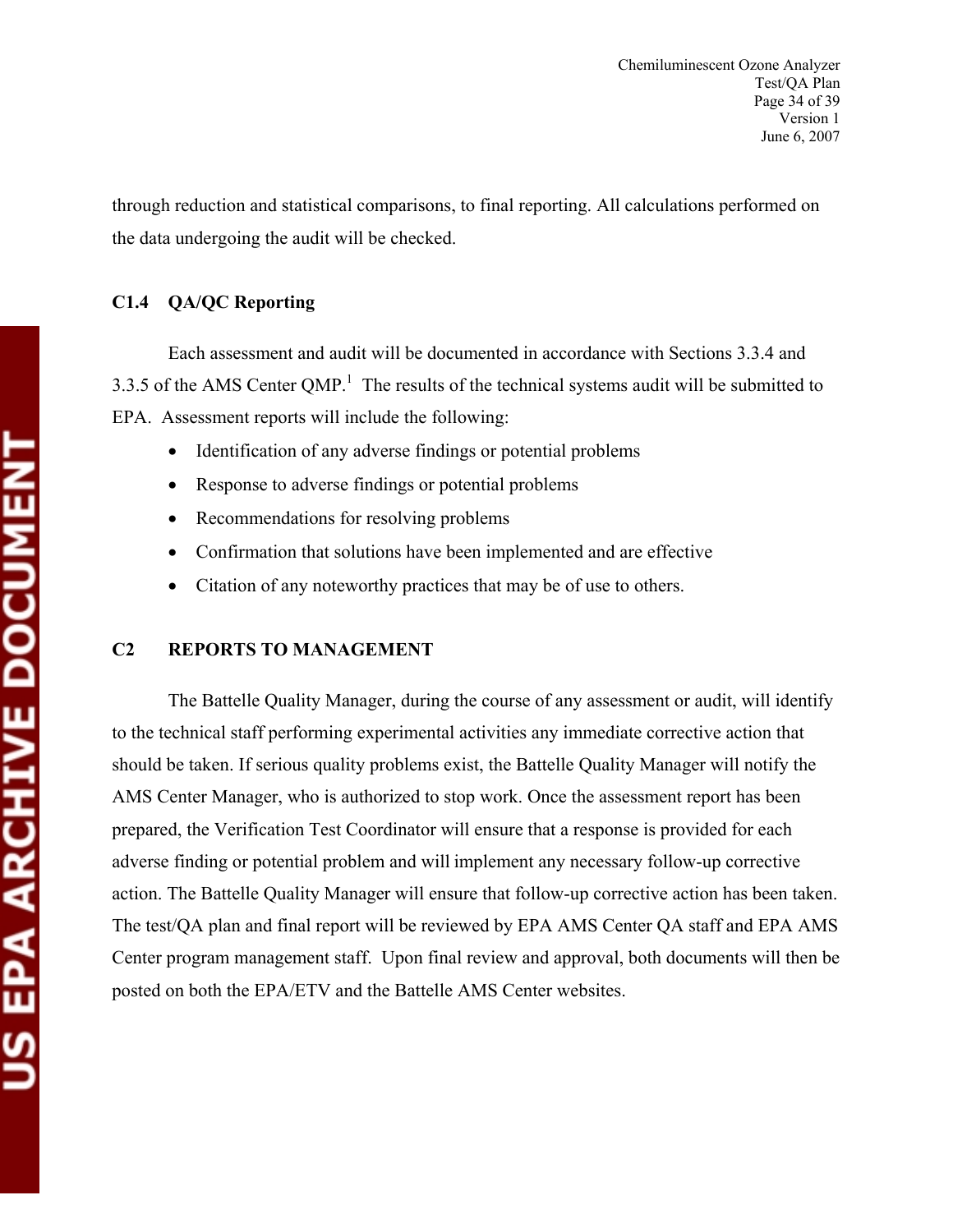## **SECTION D DATA VALIDATION AND USABILITY**

#### <span id="page-36-0"></span>**D1 DATA REVIEW, VALIDATION, AND VERIFICATION REQUIREMENTS**

The key data review requirements for the verification test are stated in Section B10 of this test/QA plan. The QA audits described within Section C of this document, including the audit of data quality, are designed to assure the quality of the data. Data will be verified for completeness, correctness, and compliance with the procedures as written in this test/QA plan.

#### **D2 VALIDATION AND VERIFICATION METHODS**

Section C of this test/QA plan provides a description of the validation safeguards employed for this verification test. Data validation and verification efforts include the use of the EPA designated FEM and ozone calibration equipment, and the performance of TSA, PE, and data audits as described in Section C. An audit of data quality will be conducted by the Battelle Quality Assurance Manager to ensure that data review and validation procedures were completed, and to assure the overall quality of the data. Any findings will be communicated to technical staff at the time of the audit and documented in a report.

#### **D3 RECONCILIATION WITH USER REQUIREMENTS**

The purpose of the verification test is to compare the response of the OPTEC COA to the response of a federally designated FEM UV method for ozone (specifically method EQOA-0880-047). The data obtained should include thorough documentation of the performance of each COA. The data review and validation procedures described in the previous sections will assure that data meet these requirements and are accurately presented in the evaluation reports generated from this test.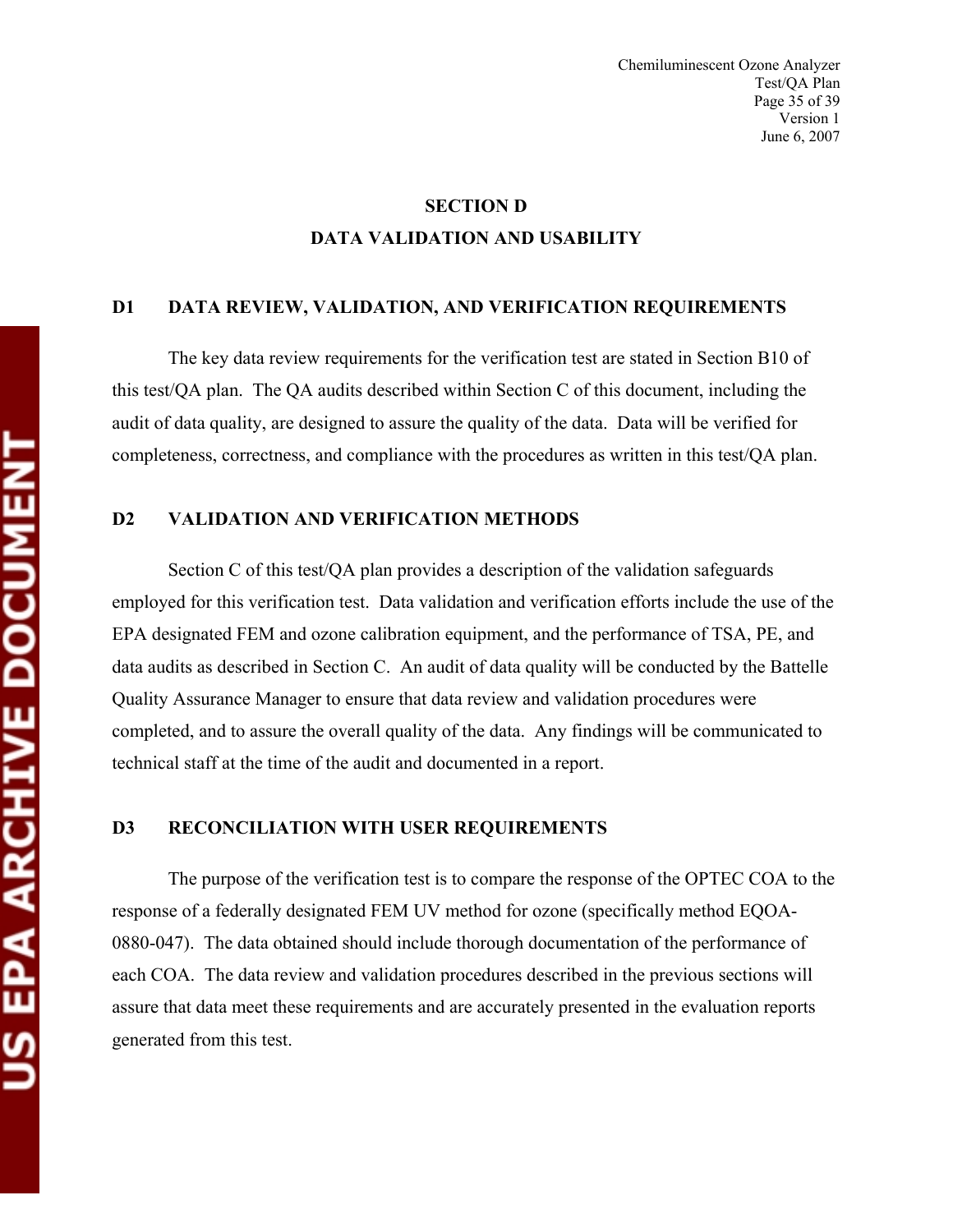This test/QA plan and the resulting ETV verification report(s) will be subjected to review by the COA vendor, EPA, and expert peer reviewers. These reviews will assure that this test/QA plan and the resulting report(s) meet the needs of potential users and permitters of COAs. The final report(s) will be submitted to EPA in Word and Adobe PDF format, both 508 compliant, and subsequently posted on the on the EPA/ETV and the Battelle AMS websites.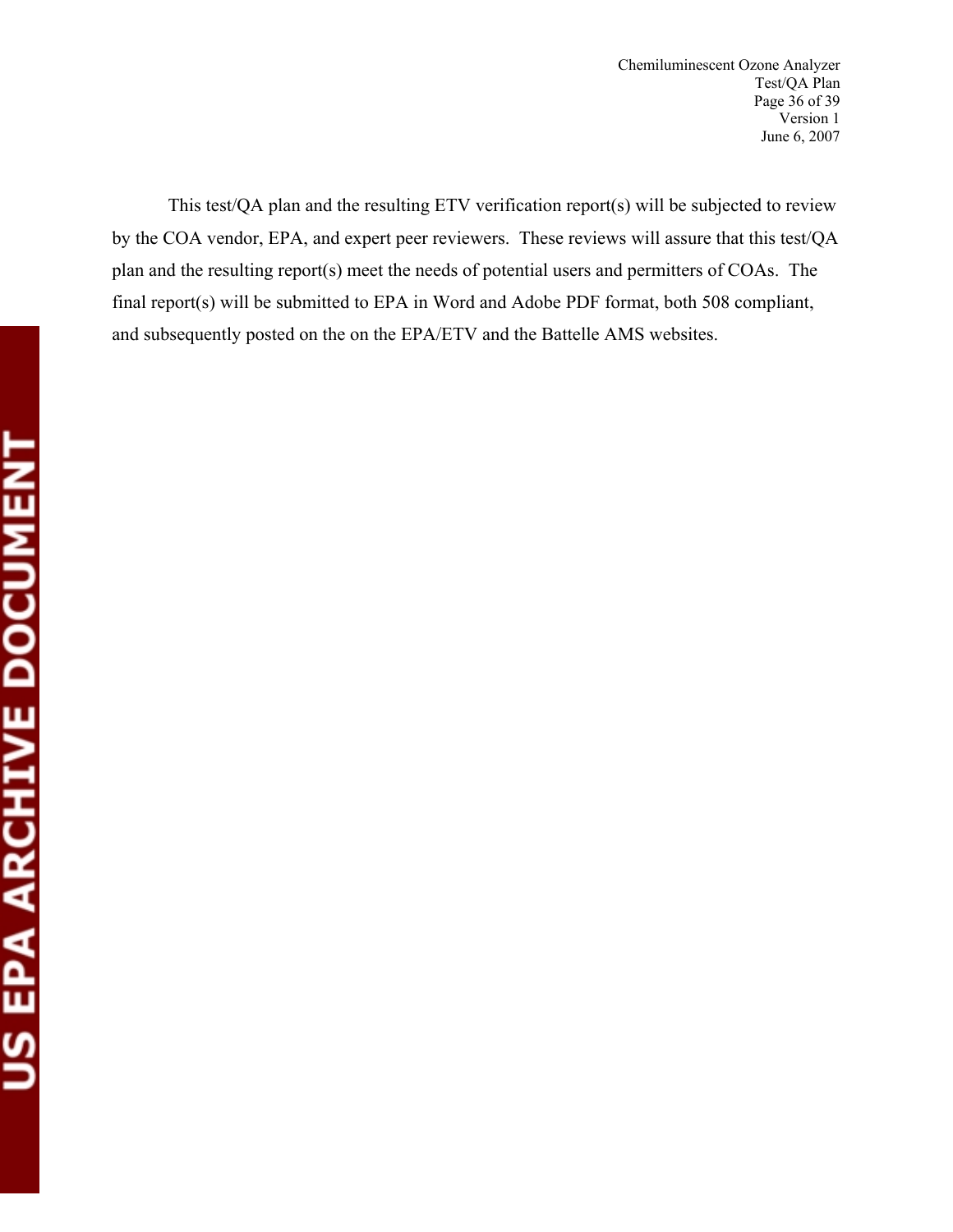#### **SECTION E**

#### **REFERENCES**

- <span id="page-38-0"></span>1. Quality Management Plan for the ETV Advanced Monitoring Systems Center, Version 6.0, U.S. EPA Environmental Technology Verification Program, Battelle, Columbus, Ohio, March 2005.
- 2. Environmental Technology Verification Program Quality Management Plan, EPA/600/R-03/021, U.S. Environmental Protection Agency, Cincinnati, Ohio, December 2002
- 3. M.Y. Arshinov, B.D. Belan, O.A. Krasnov, V.K. Kovalevskii, V.A. Pirogov, A.P Plotnikov, G.N. Tolmachev, and A.V. Fofonov, "Comparison of Ultraviolet and Chemiluminescent Ozonometers", Atmos.Oceanic Opt., 15, 656-658 (2002).
- 4. T. E. Kleindienst, E. E. Hudgens, D. F. Smith, F. F. McElroy, and J. J. Bufalini, "Comparison of Chemiluminescence and Ultraviolet Ozone Monitor Responses in the Presence of Humidity and Photochemical Pollutants, Air & Waste Mgmt. Assoc., 43, 213-222 (1993).
- 5. T. E. Kleindienst, McIver, C. D., and Ollison, W. M., "A Study of Interferences in Ambient Ozone Monitors", VIP-74, proceedings A&WMA Measurement of Toxic and Related Air Pollutants Conference, Research Triangle Park, NC, pp. 215-225 (1997).
- 6. J. A. Huntzicker and R. L. Johnson, "Investigations of an Ambient Interference in the Measurement of Ozone by Ultraviolet Photometry", Env. Sci. & Tech., 13, 1414 (1979).
- 7. D. Grosjean and J. Harrison, "Response of Chemiluminescent NOx Analyzers and Ultraviolet Ozone Analyzers to Organic Air Pollutants", Env. Sci. & Tech., 19, 862 (1985).
- 8. A. Leston, W. M. Ollison, "Estimated Accuracy of Ozone Design Values: Are They Compromised By Method Interferences?", Tropospheric Ozone: Nonattainment and Design Value Issues, Air & Waste Mgmt. Assoc., Pittsburgh, PA, p. 451 (October 27-30, 1992).
- 9. EPA, "Air Quality Criteria for Ozone and Related Photochemical Oxidants", EPA/600/P-93004aF, Vol. 1, Section 3.5, National Center for Environmental Assessment, U.S. EPA, Research Triangle Park, NC (1996).
- 10. E. E. Hudgens, T. E. Kliendienst, T. E., McElroy, F. F., and Ollison, W. M., "A Study of Interferences in Ozone UV and Chemiluminescence Monitors", in Measurement of Toxic and Related Air Pollutants, VIP-39, Air & Waste Mgmt. Assoc., Pittsburgh, PA, pp. 405-415 (1994).